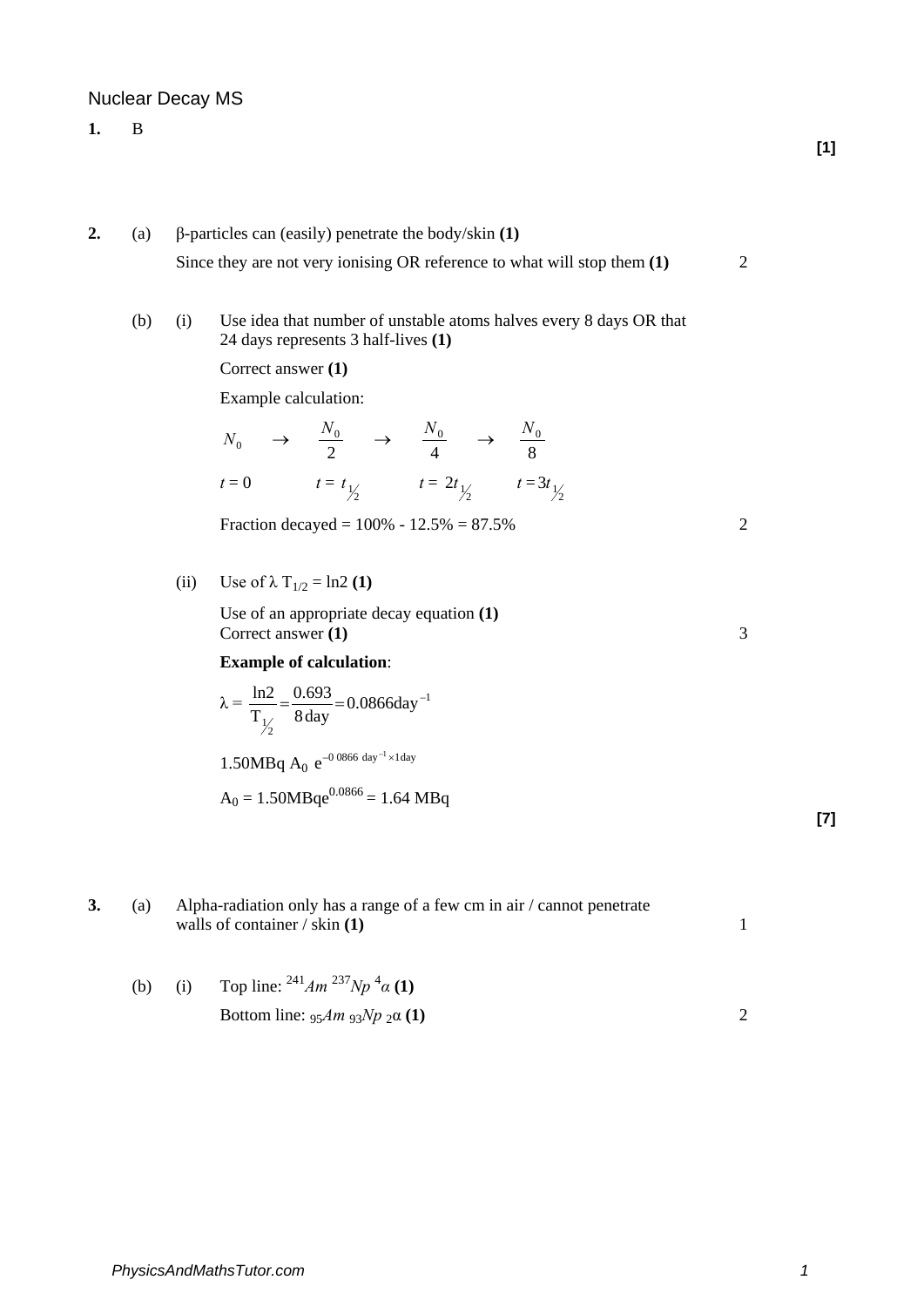(ii) Attempt at calculation of mass defect **(1)**

Use of  $(\Delta)E = c^2(\Delta)$ m OR use of 1 u = 931.5 MeV (1) Correct answer [5.65 MeV; accept 5.6 – 5.7 MeV] **(1) Example of calculation**:  $\Delta m = 241.056822u - 237.048166u - 4.002603u - 0.006053u$  $\Delta m = 0.006053u \times 1.66 \times 10^{-27}$  kgu<sup>-1</sup> =  $1.005 \times 10^{-29}$  kg  $E = 1.005 \times 10^{-29}$  kg  $\times (3 \times 10^8 \text{ ms}^{-1})^2 = 9.04 \times 10^{-13}$  J  $E = \frac{3.64 \times 10^{-13} \text{ M_0 V I}^{-1}}{1.6 \times 10^{-13} \text{ M_0 V I}^{-1}}$ –13  $1.6 \times 10^{-13}$  MeVJ  $9.04 \times 10^{-13}$  J ×  $\frac{\times 10^{-13} \text{ J}}{2} = 5.65 \text{MeV}$  3 (c) Reference to half-life and typical lifespan 1 **[7] 4.** C **[1]**  $= 5.65MeV$  3 (c) Reference to half-life and typical lifespan 1 **[7] 5.** (a) use of counter (+GM tube) determine background count in absence of source place source **close** to detector and: place sheet of paper between source and counter (or increase distance from source 3-7 cm of air) reduces count to background 4 (b) alpha radiation only has range of 5 cm in air / wouldn't get through casing **(1)** 1 **[5]**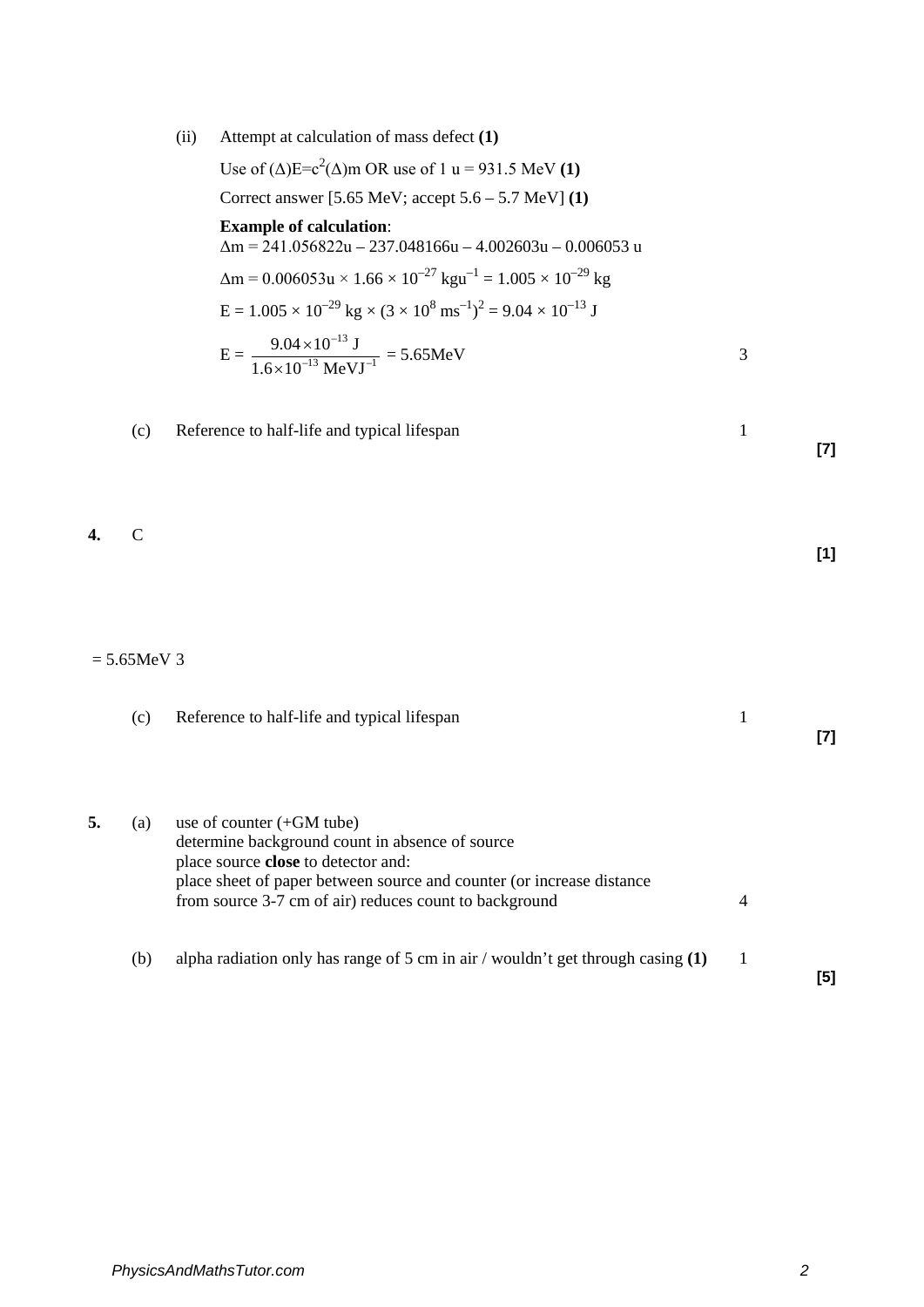**6.** (a) 19 protons identified **(1)**  calculation of mass defect **(1)** Conversion to kg**(1)**  use of  $E = mc2(1)$ divide by 40**(1)**  $= 1.37 \times 10^{-12}$  **J(1)**  $[eg 19 \times 1.007276 = 19.138244 + 21 \times 1.008665 = 40.320209 - 39.953548 =$ 0.36666  $\times$  1.66  $\times$  10<sup>-27</sup> = 6.087  $\times$  10<sup>-28</sup>  $\times$  c<sup>2</sup> = 5.5  $\times$  10<sup>-11</sup>  $/40 = 1.37 \times 10^{-12}$  J] 6 (b) cannot identify which atom/nucleus will be the next to decay can estimate the fraction /probability that will decay in a given time / cannot state exactly how many atoms will decay in a set time 1 (c) (i) conversion of half life to decay constant  $[eg \lambda = ln 2 / 1.3 \times 10^{9} = 5.3 \times 10^{-10} \text{ y}^{-1}]$  $\begin{bmatrix} -1 \end{bmatrix}$  1 (ii) add both masses to find initial mass **(1)**  use of  $N = N_0 e^{-\lambda t}$  (1) rearrange to make t subject **(1)**  Answer =  $4.2 \times 10^9$  years **(1)** 

(if 0.84 used instead of 0.94 3 max) [eg total initial mass 0.94 t = ln 0.1 / 0.94 / 5.3 × 10–10 = 4.2 × 109 ] 4

**[12]**

**7.** (a) Show that rate of decay of radium is about  $7 \times 10^{13}$  Bq Power divided by alpha particle energy **(1)**

Answer  $[(7.1 - 7.2) \times 10^{13}$  (Bq)] (1)

[Give 2 marks for reverse argument ie  $7 \times 1013$  Bq  $\times 7.65 \times 1013$  J (1)  $(53.5 - 53.6)$  (W)  $(1)$ ] Eg Rate of decay =  $\frac{55 \text{ W}}{7.65 \times 10^{-13} \text{ J}}$ 

$$
7.65 \times 10^{-13} \text{ J}
$$
  
= 7.19 × 1013 (Bq)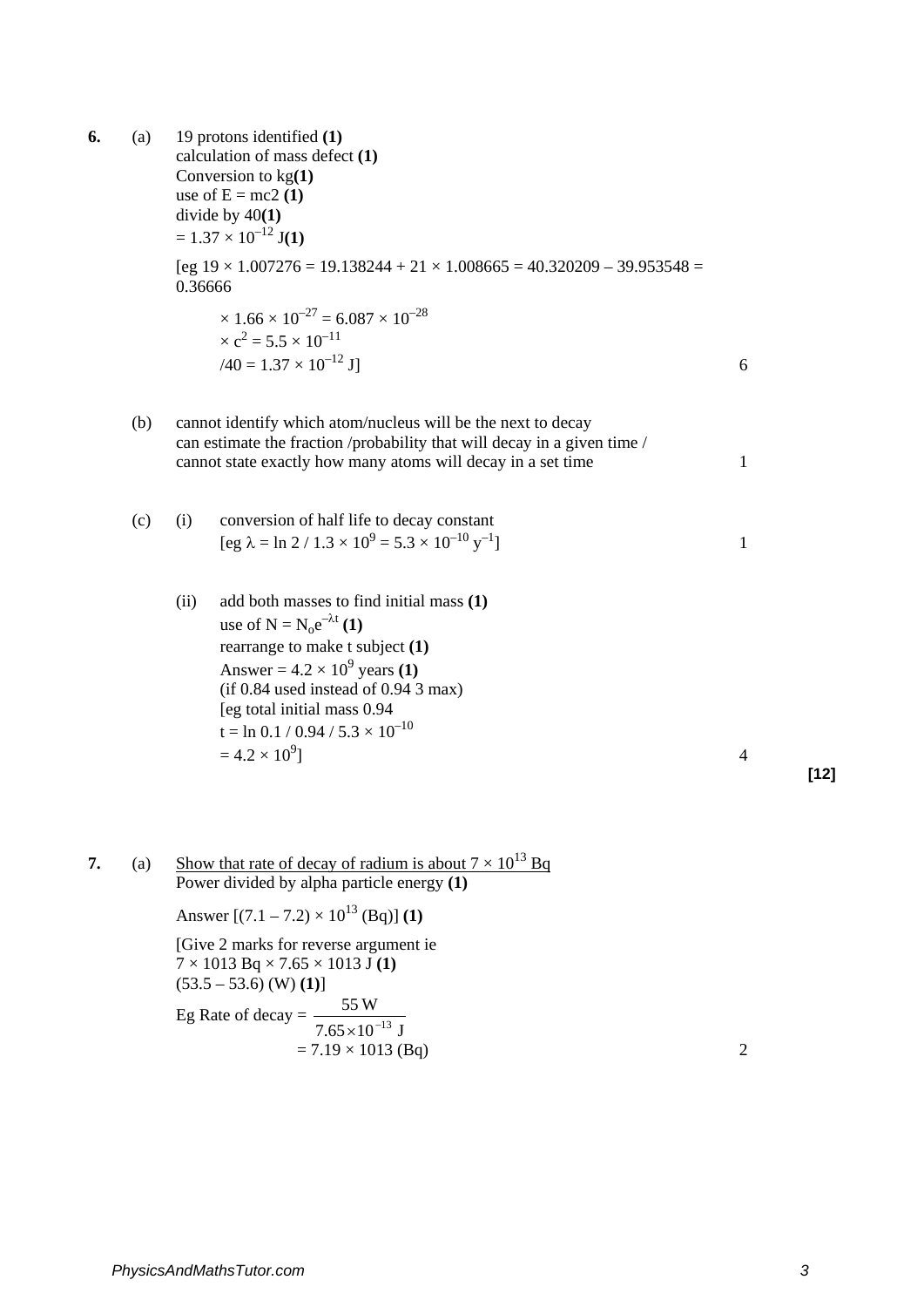- (b) Show that decay constant is about  $1.4 \times 10^{-11}$  s<sup>-1</sup> Use of  $\lambda =$  $\mathrm{T_{1/2}}$  $\frac{0.69}{1}$  (1) Answer  $[(1.35 - 1.36) \times 10^{-11} (s^{-1})]$  (1) Eg  $\lambda = \frac{0.69}{1620 \text{ years} \times 3.15 \times 10^7 \text{ s}}$  $\times$ 3.15 $\times$ 10<sup>7</sup>  $= 1.35 \times 10^{-11}$  (s<sup>-1</sup>) 2 (c) The number of radium 226 nuclei Use of  $A = \lambda N(1)$ Answer  $[(5.0 - 5.4) \times 10^{24}]$  (1) Eg 7.19  $\times$  10<sup>13</sup> Bq = 1.35  $\times$  10<sup>-11</sup> s<sup>-1</sup>  $\times$  N  $N = 5.33 \times 10^{24}$  2 (d) The mass of radium Divides number of radium 226 nuclei by  $6.02 \times 10^{23}$  and multiplies by 226 **(1)** Answer [1870 – 2040 g] Eg Mass of radium = 226 g  $\times \frac{3.53 \times 10^{23}}{6 \times 10^{23}}$ 24  $6\times10$  $5.33 \times 10$ × ×  $= 2008 \text{ g}$  2 (e) Why mass would produce more than 50 W The (daughter) nuclei (radon) formed as a result of the decay of radium are themselves a source of (alpha) radiation / energy **(1)** Also accept (having emitted alpha) the nucleus[allow sample/radium/atom] (maybe left excited and therefore also) emits gamma Also accept (daughter) nucle(us)(i) recoil releasing (thermal) energy Do not accept Nucleus may emit more than one alpha particle Nucleus may also emit beta particle 1 **8.** (a) Change in nuclear composition
	- Nucleus has one less neutron OR nucleus has one more proton) 1

**[9]**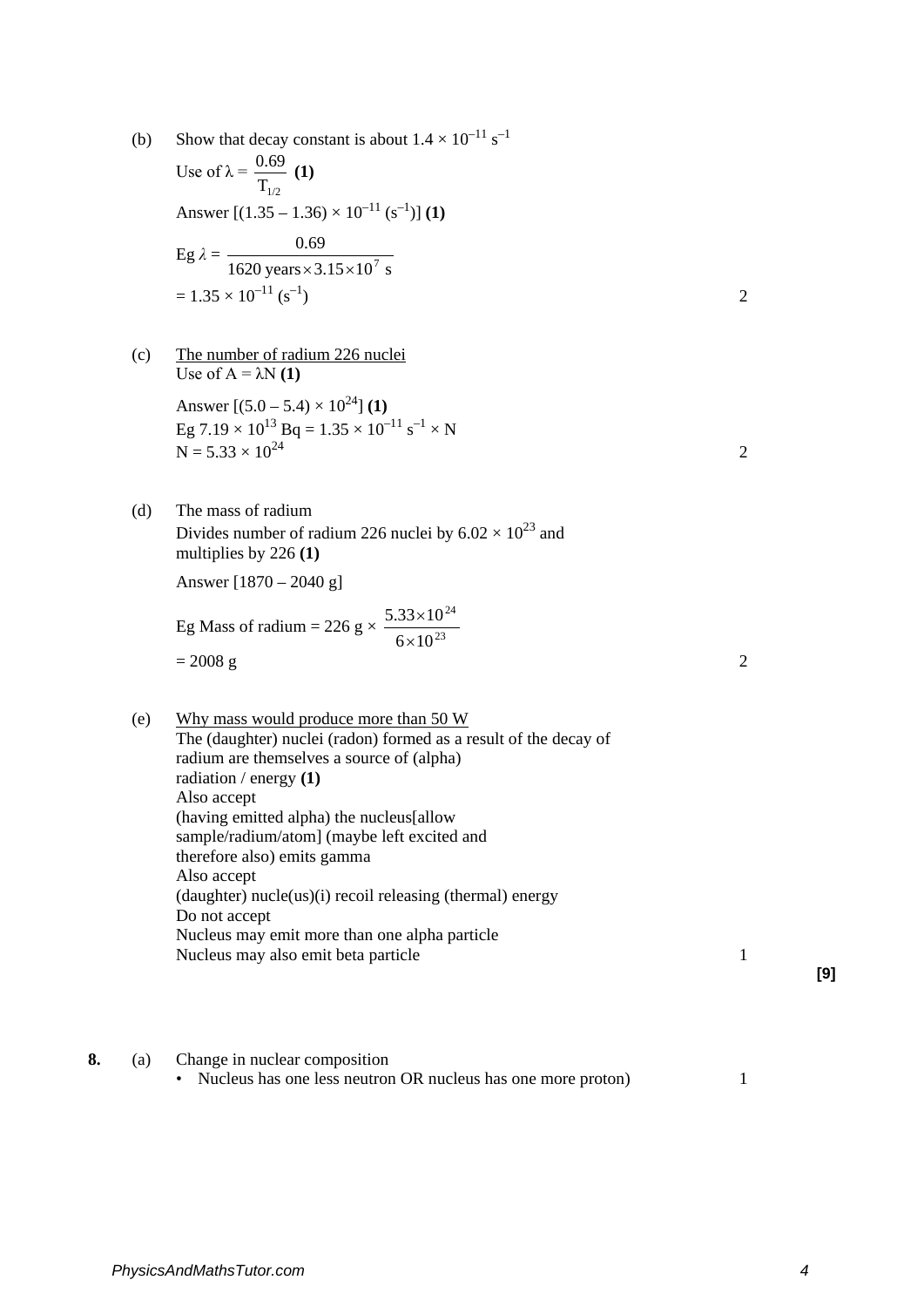- (b) (i) Calculation of age of skull
	- Use of  $\lambda = \ln 2/t_1/2$  to obtain value for  $\lambda$
	- Use of  $N = N_0 e^{-\lambda t}$
	- Correct answer for age of skull  $[1.2 \times 10^4 \text{ y}; 3.83 \times 10^{11} \text{ s}]$

Example of calculation:

 $\lambda = \ln 2/t_{1/2} = \ln 2/5730 \text{ y} = 1.2 \times 10^{-4} \text{ y}^{-1} [3.84 \times 10^{-12} \text{ s}^{-1}]$  $ln(N/N_0) = -\lambda t$  $\ln(2.3 \times 10^{-11}/1.0 \times 10^{-10}) = -(1.2 \times 10^{-4} \text{ y}^{-1})t$  $t = 1.2 \times 10^4$  y

*Alternative mark scheme*

- Use of half life rule
- Correct answer for number of half lives [2.12]
- Correct answer for age of skull  $[1.2 \times 10^4 \text{ v}]$

Example of calculation:  $N/N_0 = (0.5)n$  $(2.3 \times 10^{-11})/(1 \times 10^{-10}) = (0.5)$ n  $log(0.23) = n log(0.5)$  $n = \log(0.23)/\log(0.5) = 2.12$ 

$$
t = 2.12 \times 5730 = 1.2 \times 10^4 \text{ y}
$$

### (ii) Reason for inaccuracy

• Idea that it is impossible to know the exact proportion of  $14$ C in the atmosphere when the bones were formed OR reference to the difficulty of measuring such small percentages of  ${}^{14}C$ . 1

### (iii) Why 210Pb is more suitable:

• Idea that the half life of 210Pb is closer to the age of recent bones [e.g. a greater proportion of 210Pb will have decayed as the time elapsed is one or more half lives] 1

| 9. | (a) | - 18 |                                                      |       | $1 \quad (1)$ |  |
|----|-----|------|------------------------------------------------------|-------|---------------|--|
|    |     |      | $O + p/H$ equals                                     | $F +$ | n(1)          |  |
|    |     |      |                                                      |       | (1)           |  |
|    |     |      | [omitting the n with everything else correct $= 1$ ] |       |               |  |

(b) Accelerated through  $19 \times 10^6$  V / MV Using linear accelerator / cyclotron / particle accelerator / **(1)** recognisable description **(1)** 2 **[6]**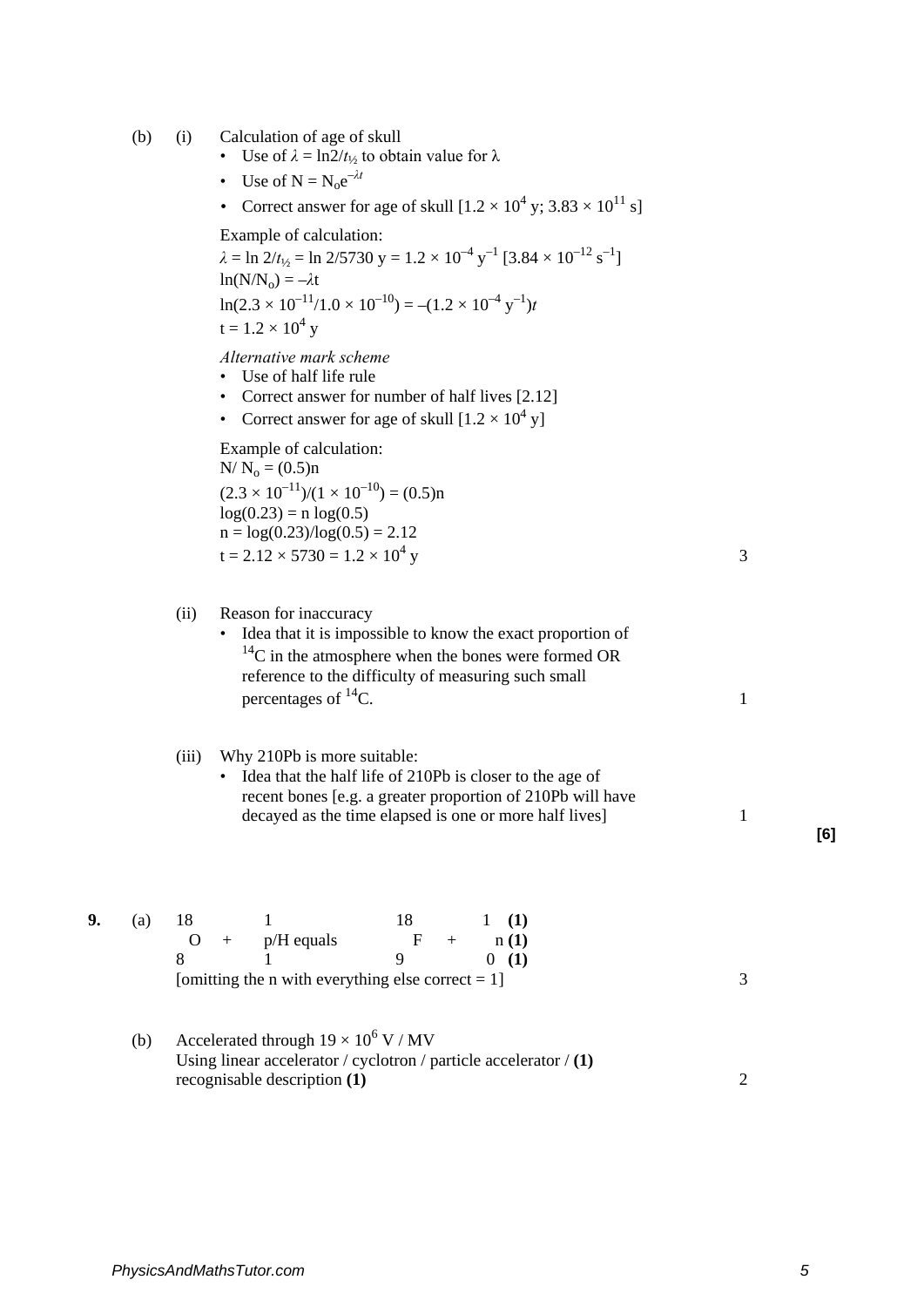|     | (c) | Time taken for half the original quantity/ nuclei /activity to decay $(1)$                                                                                                                                                                                                                                                                                                                                                                                                                                                                                                     |              |        |
|-----|-----|--------------------------------------------------------------------------------------------------------------------------------------------------------------------------------------------------------------------------------------------------------------------------------------------------------------------------------------------------------------------------------------------------------------------------------------------------------------------------------------------------------------------------------------------------------------------------------|--------------|--------|
|     |     | Long enough for (cancer/tumour/body to absorb) and still be<br>active/detected (1)                                                                                                                                                                                                                                                                                                                                                                                                                                                                                             |              |        |
|     |     | Will not be in body for too long (1)                                                                                                                                                                                                                                                                                                                                                                                                                                                                                                                                           | 3            |        |
|     | (d) | Use of $E = mc^2(1)$<br>Use of $E = hf(1)$<br>Use of $v = f \lambda(1)$<br>$\lambda$ = 2.4 × 10 <sup>-12</sup> m (1)<br>eg $9.11 \times 10^{-31} \times 9 \times 10^{16}$ (×2)<br>$f = 8.2 \times 10^{-14}$ / 6.6 $\times 10^{-34}$ ecf<br>$\lambda = 3 \times 10^8 / 1.2 \times 10^{20}$ ecf                                                                                                                                                                                                                                                                                  | 4            |        |
|     | (e) | Conservation of momentum (1)                                                                                                                                                                                                                                                                                                                                                                                                                                                                                                                                                   |              |        |
|     |     | Before momentum = $0(1)$                                                                                                                                                                                                                                                                                                                                                                                                                                                                                                                                                       |              |        |
|     |     | so + for one photon and – for other $(1)$                                                                                                                                                                                                                                                                                                                                                                                                                                                                                                                                      | 2 max        | $[14]$ |
| 10. | (a) | How a beta-minus particle ionises<br>When a beta particle removes [accept repel] an electron<br>from an atom / molecule $(1)$                                                                                                                                                                                                                                                                                                                                                                                                                                                  | $\mathbf{1}$ |        |
|     | (b) | How ionisation determines range<br>State that each ionisation requires energy (1)<br>The energy (to ionise) is obtained from the (transfer of)<br>(kinetic) energy of the beta particle (which is therefore reduced) (1)<br>Along its path it produces many ionisations until all its<br>(kinetic) energy is used up $(1)$<br>The more ionising a particle the shorter its range or the less<br>ionising the greater the range (1)<br>[Candidates may give the wrong reason for ionisation or even<br>compare alpha and beta but still award this mark.]<br>Max 3 marks from 4 |              |        |
|     |     | [Note that the word kinetic <sup>-</sup> is not essential for marks 2 and 3]                                                                                                                                                                                                                                                                                                                                                                                                                                                                                                   | 3            |        |
|     |     |                                                                                                                                                                                                                                                                                                                                                                                                                                                                                                                                                                                |              |        |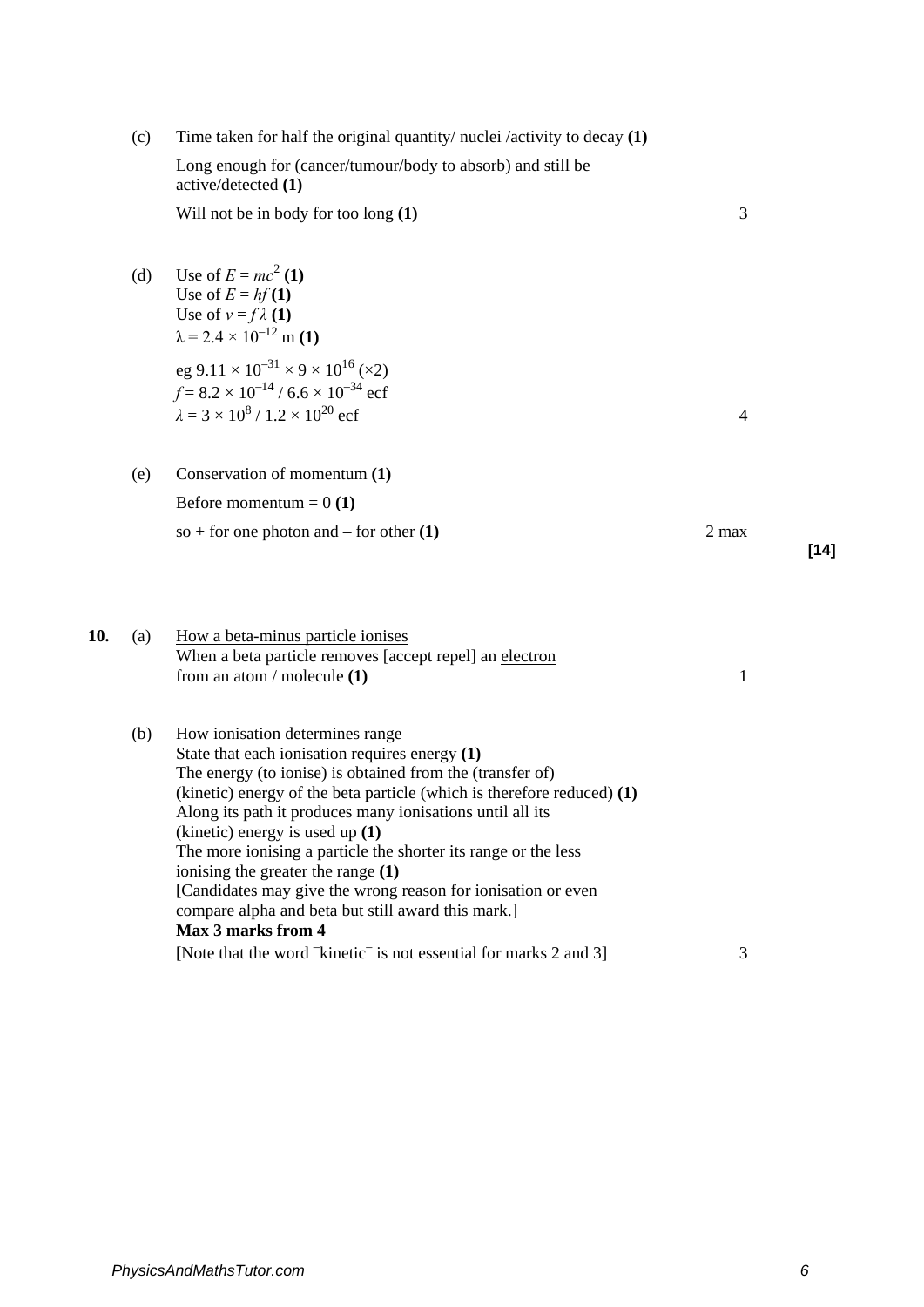(c) Why more ionisation is produced towards the end of its range (Towards the end of its range) the beta particle is travelling slower or has less kinetic energy (than at the beginning of its range) **(1)**  (as a result it takes longer travelling a given length) and therefore has **more** (close) **encounters** with atoms / molecules **or** more **opportunities** to ionise (atoms / molecules) **or** will remain in contact (with atoms / molecules) longer **or** will **collide** with more (atoms / molecules per unit length) **or** ionisation (of atoms/molecules) is more **frequent** (towards end of range) **(1)** 2

**[6]**

### **11.** (a) Meanings

**Spontaneous**: Happens independently of/cannot be controlled by/ unaffected by chemical conditions/physical conditions/temperature/ pressure or without stimulation/without trigger. **(1)**

[Do not accept random/cannot be predicted]

**Radiation**: alpha, beta and gamma and positron [give the mark if they name **one** of these] **(1)** 

**Unstable**: (Nuclei) [**not atoms**] are (liable) to break up / decay / disintegrate or nucleus has too much energy or too many nucleons [not particles]/may release radiation/[Accept] binding force is not sufficient/[Accept] binding energy is not sufficient/ [Accept] too many/too few protons/neutrons **(1)** 

[For this mark do not accept 'nucleus has high energy' or '..has many particles'] 3

(b) (i) Half life

Evidence of an average calculated ie have used more than just one value **(1)** 

[Make sure to look at graph, if 2 sets of lines are seen, award this mark, even if there is no evidence in written answer]

Answer  $[(5.6 - 6)$  hours  $(20160 s - 21600 s)]$  **(1)** 2

(ii) Decay constant

Answer [Accept answers in the range  $3.1 - 3.5 \times 10^{-5}$  s<sup>-1</sup> /  $0.11(5) - 0.12(3) h^{-1} (1)$  1

[ecf their value of half life]

[Do not accept Bq for the unit]

Eg 
$$
\lambda = \frac{0.69}{6 \times 3600 \text{ s}} / \frac{0.69}{6 \text{ h}} = 3.19 \times 10^{-5} \text{ s}^{-1} / 0.12 \text{ h}^{-1}
$$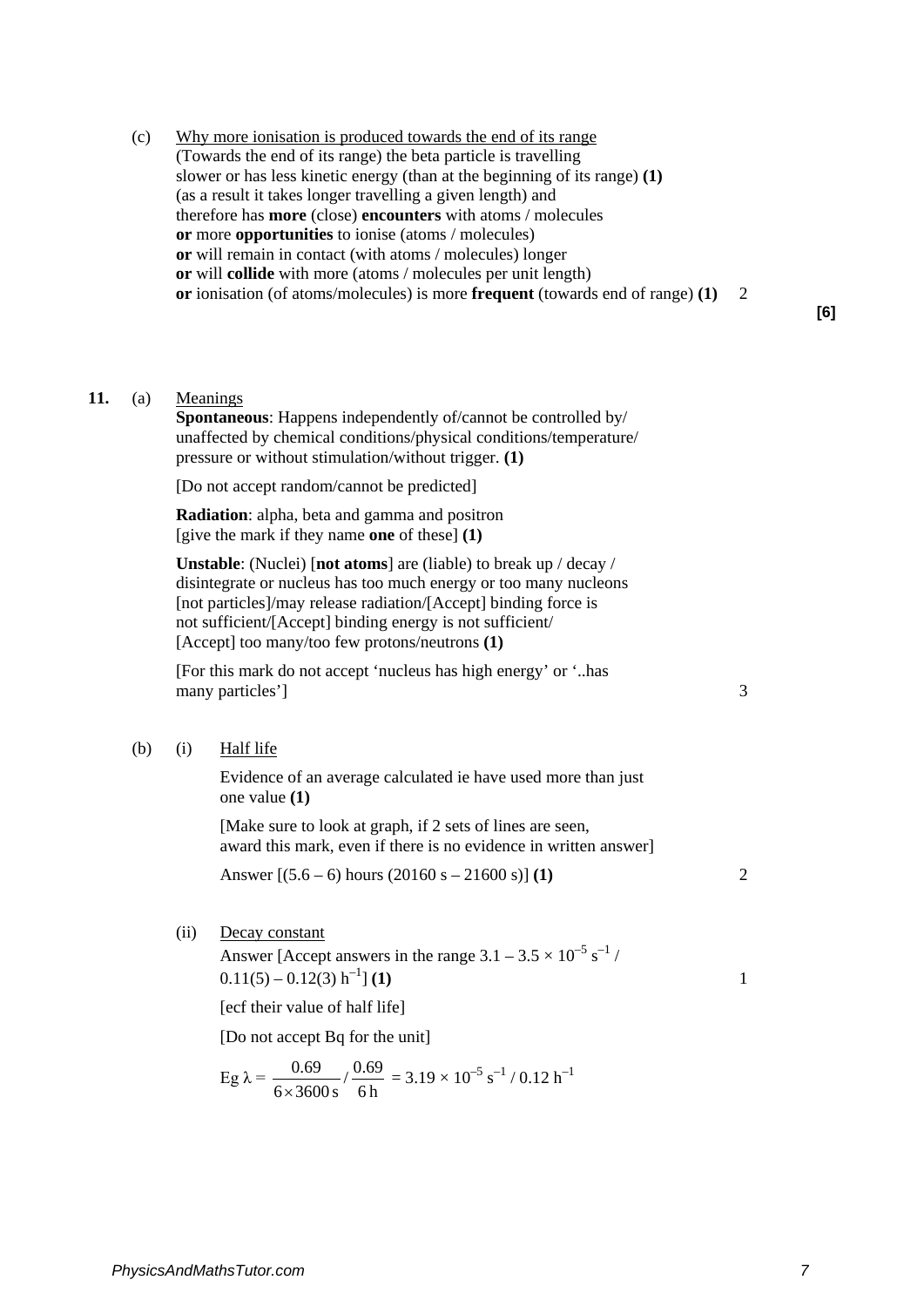(iii) Number of atoms Use of  $|A| = \lambda N$ Answer [in range  $(1.50 - 1.65) \times 10^{11}$ ]

Eg N = 
$$
\frac{0.5 \times 10^{7} \text{ Bq}}{3.2 \times 10^{-5} \text{ s}^{-1}}
$$
  
= 1.56 × 10<sup>1</sup>

**12.** (a) Meaning of 'random'

**[8]**

will decay **(1)** [Mention of atom(s), or nucleus, or nuclei is essential because the word 'random' is to be described in context. Do not accept for atom or nucleus; substance; material; particle; molecule; sample.] 1 (b) Nuclear equation  $^{241}_{95}$  Am $\rightarrow$   $^{237}_{93}$  Np +  $^{4}_{2}$  He  $^{4}_{2}$  He or  $^{4}_{2}$   $\alpha$  (1)  $^{241}_{95}$  Am /  $^{237}_{93}$ Np/ both proton numbers correct / both mass numbers correct **(1)** Entirely correct equation **(1)** 3 (c) Absorbtion experiment Diagram [must include the source, detector and an indication of where the absorber is placed (maybe written in their account rather than on the diagram) – none of these need to be labelled] **(1)** (Record) background count **(1)**  Source – detector distance must be close / less than or equal to 2 cm **(1)**  Insert eg paper between source and detector  $=$  no change in count rate or increase (by a small amount) the separation of the detector and source = no change in count rate (therefore no  $\alpha$  present) **(1)** Insert aluminium/brass (a few mm thick) or lead  $(\approx 2 \text{mm thick})$  / concrete **(1)** Count reduced to background (therefore no gamma present) [Do not give this mark if only paper or card or plastic is used as the absorber. Accept '0' in place of 'reduced to background' if

Impossible to predict which atom/nucleus (in a given sample) will decay (at any given moment)/ unable to predict when a given atom

candidate has deducted background from their measurements.] **(1)** Max 5

**[9]**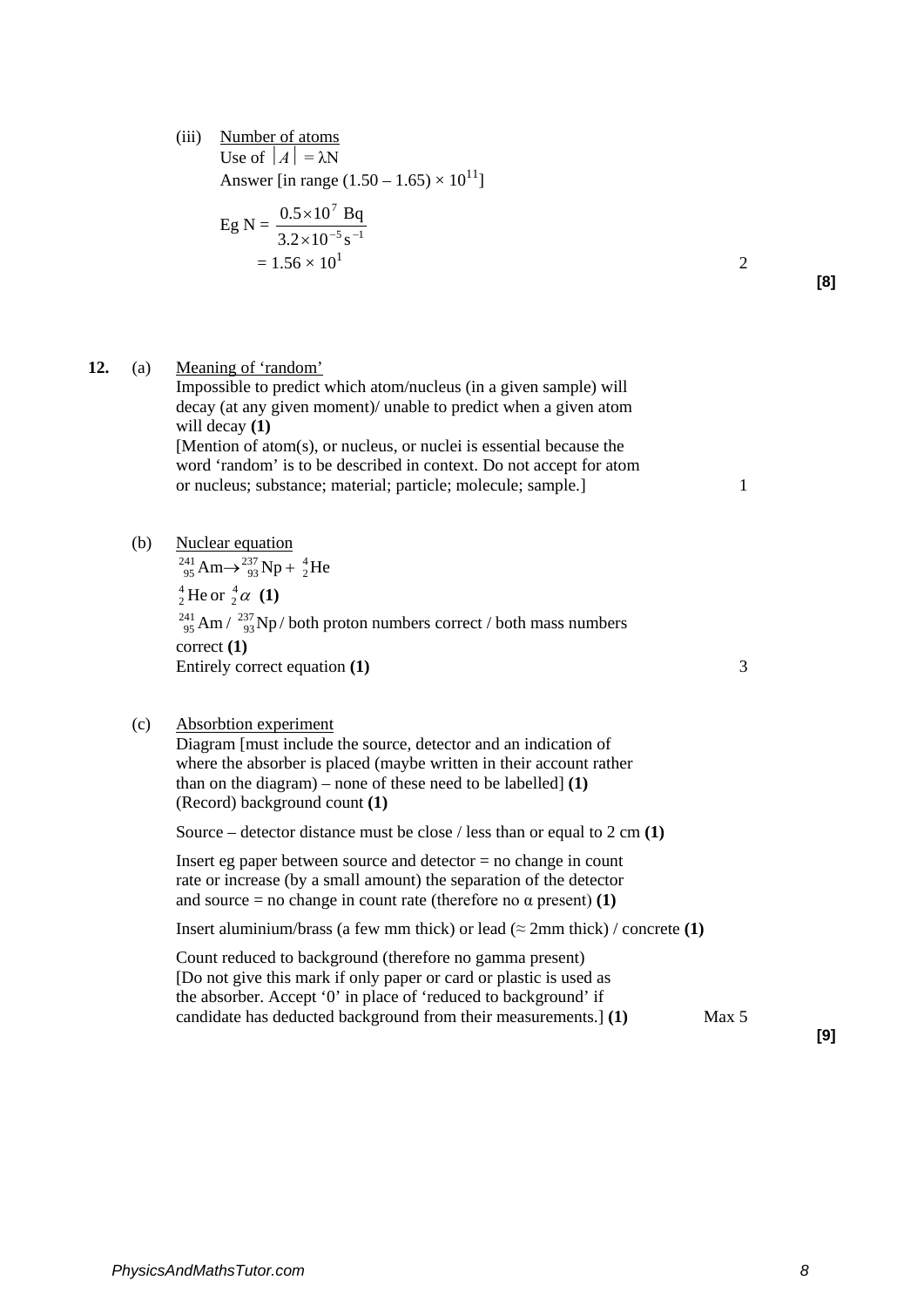| 13. | (i)   | Plot a graph                                                                                                                                                                                                                                                                     |                      |       |
|-----|-------|----------------------------------------------------------------------------------------------------------------------------------------------------------------------------------------------------------------------------------------------------------------------------------|----------------------|-------|
|     |       | Check any 2 points.<br>[Award if these correctly plotted in appropriate square] (1)<br>Curve of best fit. (1)                                                                                                                                                                    | $\overline{2}$       |       |
|     | (ii)  | Half life average time required (1)<br>for the count rate / activity / intensity to reach half the original<br>value or time taken for half of the atoms / nuclei/nuclides to decay $(1)$<br>[NOT mass / particles / atom / (radio)isotope / count / sample/<br>cells/nuclide]   |                      |       |
|     | (iii) | Use the graph<br>Value of half life [Allow answers in the range $3.1 - 3.3$ . (1)<br>Mark not to be awarded if a straight lined graph was plotted]<br>Two or more sets of values used to find half life.<br>[Could be shown 1 on graph] (1)                                      | $max 3$ (ii $&iii$ ) |       |
|     | (iv)  | Similar to<br>eg (The programme) obeys an exponential law or once a cell has<br>'decayed', it is not available to decay later or (the 'decay' is)<br>random or it is impossible to predict which cell will 'decay' next. (1)                                                     | 1                    |       |
|     | (v)   | <b>Different</b><br>eg (Far) fewer cells available than atoms (in a sample of radioactive<br>material) or it is a different 'scenario' eg. they are not atoms but<br>cells on a grid generated by computer. (1)                                                                  | 1                    | $[7]$ |
| 14. |       | Proton numbers:                                                                                                                                                                                                                                                                  |                      |       |
|     |       | 55 and 94 (1)                                                                                                                                                                                                                                                                    | 1                    |       |
|     |       | Fuel for the power station:<br>(i) (Nuclear) fission (of $^{235}$ U) (1)<br>(ii) Absorption of a neutron by $({}^{238}$ )U(followed by $\beta$ -decay) (1)<br>[not bonding, not fusion, allow combining] [Any other particle<br>mentioned in addition to neutron loses the mark] | $\overline{2}$       |       |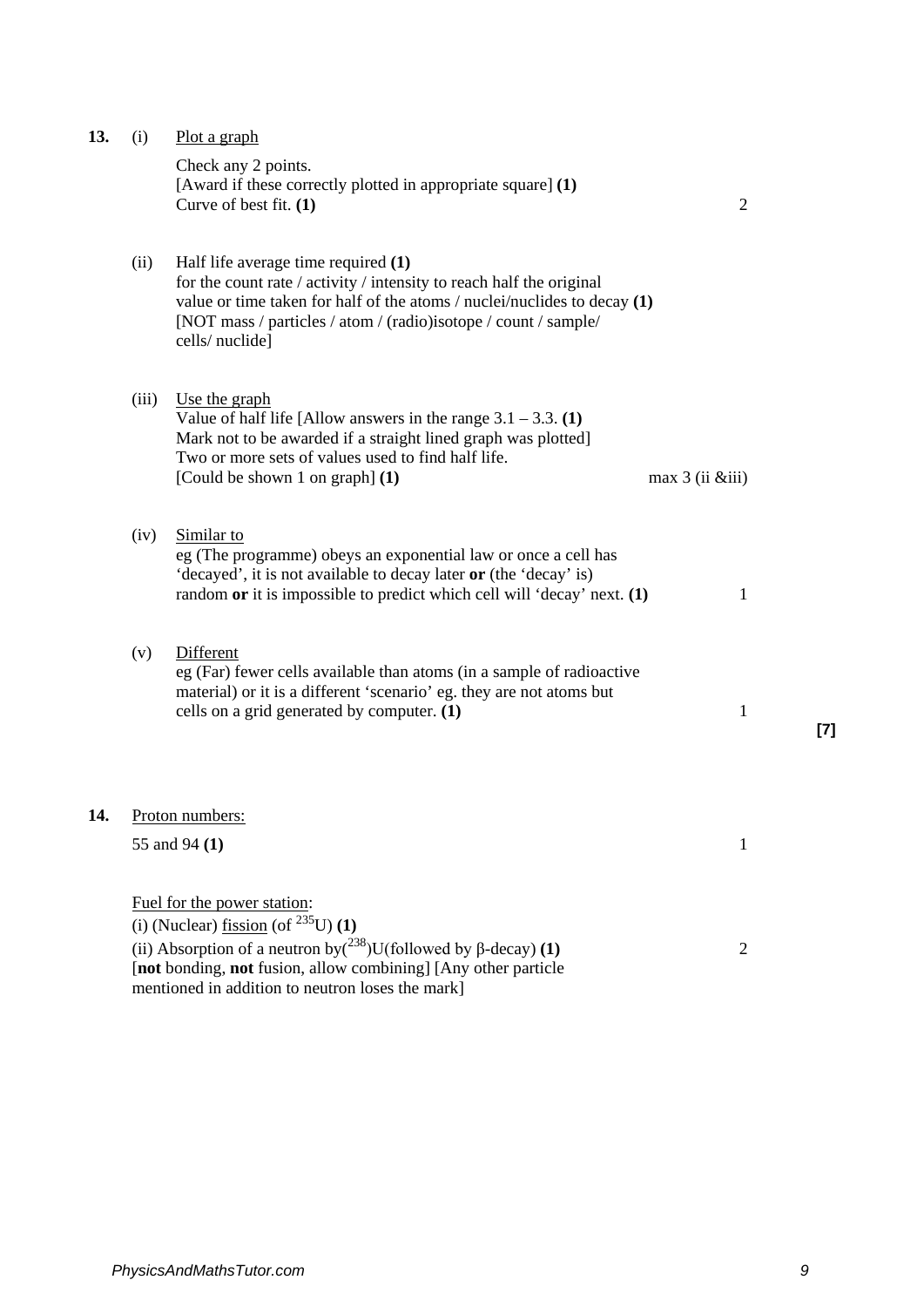| Calculate emission rate:<br>Use of $\lambda = \ln 2 / t_{1/2}$ [allow either Cs t <sub>1/2</sub> ] (1)<br>See $1.5 \times 10^6$ .e <sup>-0.023 × 20</sup> [allow ecf of $\lambda$ for this mark] (1)<br>Correct answer $[9.5 \times 10^5 (\text{Bq m}^{-2})]$ (1)<br>[2040(Bq m <sup>-2</sup> ) scores 2/3]<br><b>OR</b>                                          |                |
|-------------------------------------------------------------------------------------------------------------------------------------------------------------------------------------------------------------------------------------------------------------------------------------------------------------------------------------------------------------------|----------------|
| Work out number of half lives (1)<br>Use the power equation $(1)$<br>Correct answer (1)                                                                                                                                                                                                                                                                           | 3              |
| Example of calculation:<br>$\lambda = \ln 2 / 30 = 0.023$ yr <sup>-1</sup><br>$R = 1.5 \times 10^6$ . $e^{-0.023 \times 20}$ Bq m <sup>-2</sup><br>$R = 9.5 \times 10^5$ Bq m <sup>-2</sup>                                                                                                                                                                       |                |
| Assumption:<br>the only source in the ground is $^{137}Cs$ / no $^{137}Cs$ is washed out of(1)<br>soil / no clean-up operation / no further contamination / reference to<br>weather not changing the amount                                                                                                                                                       | 1              |
| Scattered isotopes:                                                                                                                                                                                                                                                                                                                                               |                |
| $(^{131})$ I and $^{134}$ Cs (1)<br>For either isotope: many half lives have passed / half life short<br>compared to time passed / short half life therefore <b>now</b> low emission $(1)$                                                                                                                                                                        | $\overline{2}$ |
| Comment:<br>Even the isotopes with a thirty year half life are still highly<br>radioactive [eg accept strontium hasn't had a half life yet] (1)<br>Plutonium will remain radioactive for thousands of years (as the<br>half life is very large) [accept the alpha emitting isotopes for<br>plutonium] [accept plutonium half lives much longer than 20 years] (1) | $\overline{2}$ |

# 15. (a) Sources of background radiation

### **2 from:**

Cosmic rays, rocks, soil, food, nuclear power/industry[buried waste as alternative], atmosphere, building material, medical uses, nuclear weapons testing (in the  $60 \text{ s}$ ), Sun, radon gas 2

[Do not credit more than 1 example in each category e.g. coffee and Brazil nuts is 1 mark not 2]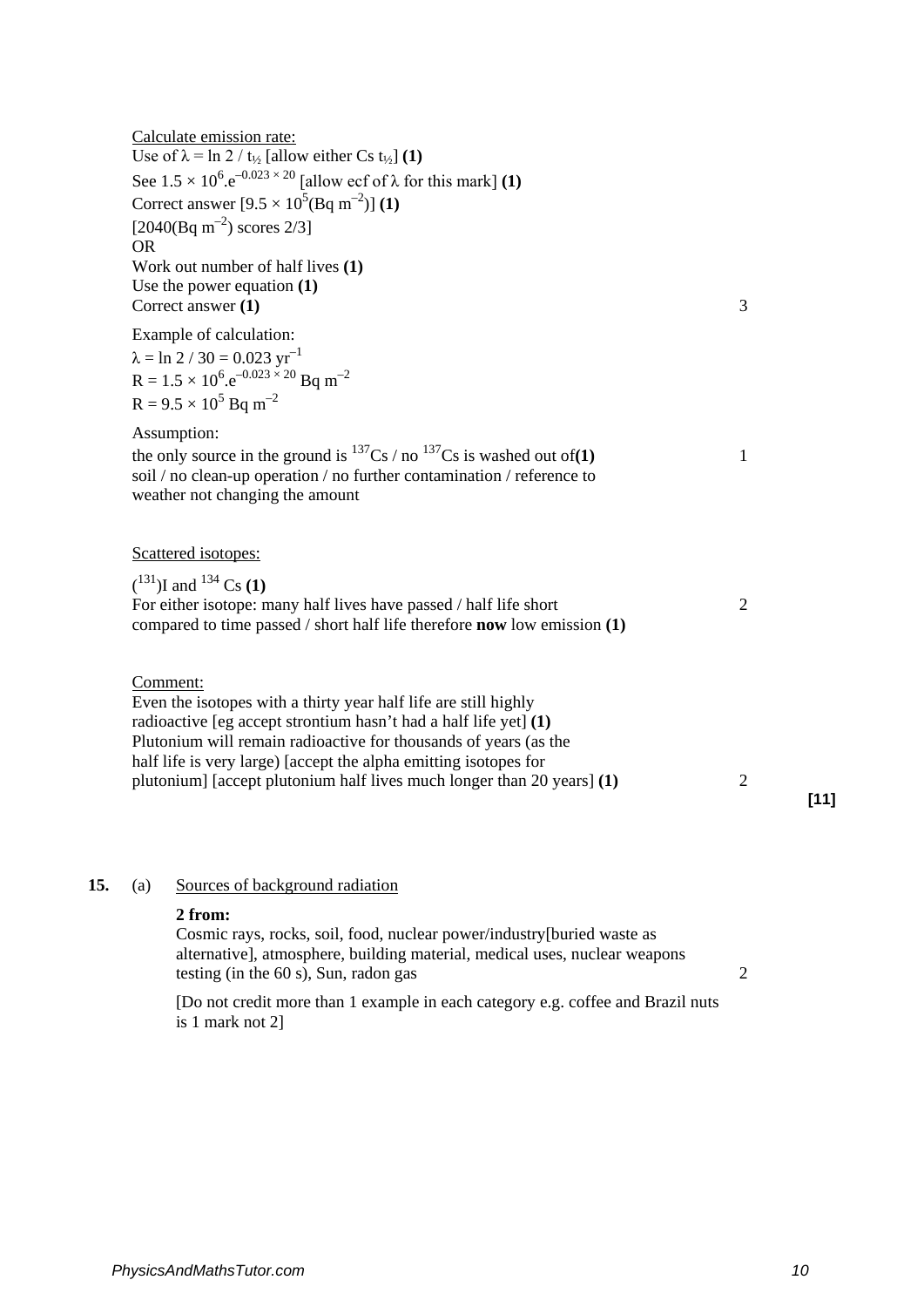|     | (b) | (i)   | Measurement of background count rate                                                                                                                            |                |       |
|-----|-----|-------|-----------------------------------------------------------------------------------------------------------------------------------------------------------------|----------------|-------|
|     |     |       | Use GM tube or stop watch/ratemeter/datalogger (1)<br>٠                                                                                                         |                |       |
|     |     |       | All sources must be in their (lead) containers / placed away<br>٠<br>from the $(1)$ experiment / place thick lead around tube                                   |                |       |
|     |     |       | Measure count over measured period of time (1)<br>٠<br>(and divide count by time)                                                                               |                |       |
|     |     |       | Repeat and average / measure the count for at least 5 minutes $(1)$                                                                                             |                |       |
|     |     |       | Subtract background (count rate) from readings (1)<br>٠                                                                                                         | max 4          |       |
|     |     | (ii)  | Why it might be unnecessary to measure background count rate                                                                                                    |                |       |
|     |     |       | Count rate for the radioactive material is much greater than the<br>background count rate. (1)<br>[Comparison required with count rate of radioactive material] | 1              | $[7]$ |
| 16. | (a) | (i)   | Stable ?<br>Will not: decay / disintegrate / be radioactive / emit radiation / emit $(1)$<br>particles / break down<br>[Do not accept will not emit energy]     | $\mathbf{1}$   |       |
|     |     | (ii)  | Complete equation                                                                                                                                               |                |       |
|     |     |       | ${}^1_1Y(1)$                                                                                                                                                    | 1              |       |
|     |     | (iii) | <b>Identify particles</b>                                                                                                                                       |                |       |
|     |     |       | $X =$ neutron $(1)$<br>$Y =$ proton $(1)$                                                                                                                       | $\overline{c}$ |       |
|     | (b) | (i)   | <b>Decay Constant</b>                                                                                                                                           |                |       |
|     |     |       | Use of $\lambda = \frac{0.69}{t_{1/2}}$ i.e. $= \frac{0.69}{5568 \times 3.2 \times 10^7 \text{ s}}$ (1)                                                         |                |       |
|     |     |       | [Do not penalise incorrect time conversion]                                                                                                                     |                |       |
|     |     |       | Correct answer $[3.87 \times 10^{-12} (s^{-1})]$ to at least 2 sig fig. [No ue] (1)<br>[Bald answer scores 0]                                                   | $\overline{2}$ |       |
|     |     |       |                                                                                                                                                                 |                |       |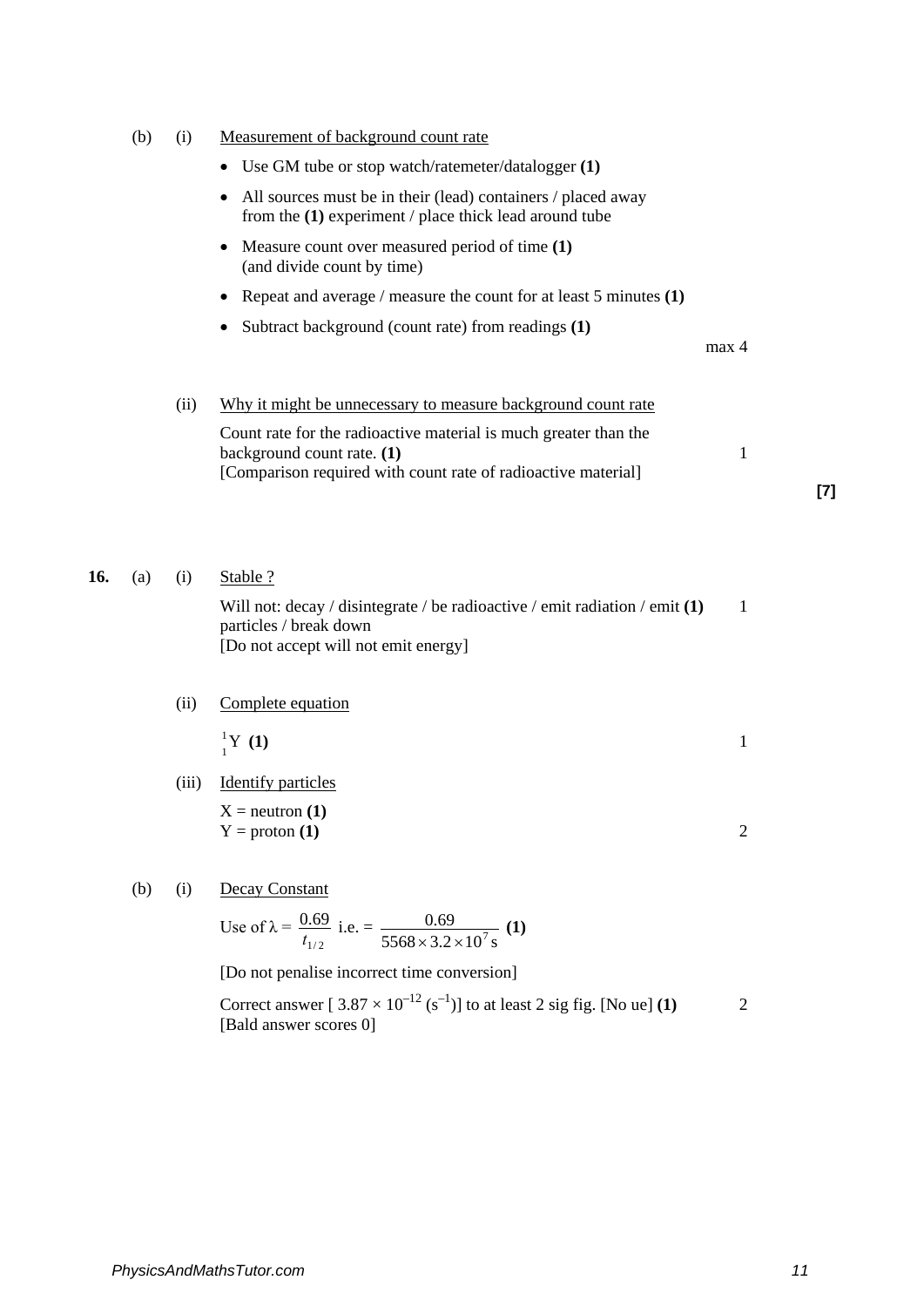(ii) Number of nuclei

Use of A =  $\lambda N$  eg  $\frac{16}{60}$  = (-) 4 × 10<sup>-12</sup> N (1) [Ecf their value of  $\lambda$ ] [Do not penalise incorrect time conversion] Answer in range  $6.6 \times 10^{10}$  to  $7.0 \times 10^{10}$  (1) 2 **[8]**

**17.** (a) (i) Complete equation Correct identification of  $\frac{4}{2}$  for  $\alpha$  (1) Correct substitution **(1)** 2  $^{27}_{13}$  OR correct values which balance the candidate's equation

- (ii) Completion of  $2<sup>nd</sup>$  equation
	- $_{1}^{0}$  (1)

Correct identification of positron / positive  $(+$  ve) electron  $/\beta^+$  / **(1)** 2 antielectron

[If incorrectly given  $_{-1}^{0}$  allow electron /  $\beta$ <sup>-</sup> ie 1 mark] [Correct spelling only]

(b) Half-life

Average **(1)** Time taken for the activity/intensity/count rate to drop by half OR time taken for half the atoms/nuclei to decay **(1)** [NOT mass, count, particles, radioisotope, sample] Isotope Same: proton number / atomic number **(1)** [Not same chemical properties] Different: neutron number / nucleon number / mass number **(1)** Max 3 [Not different physical properties/density]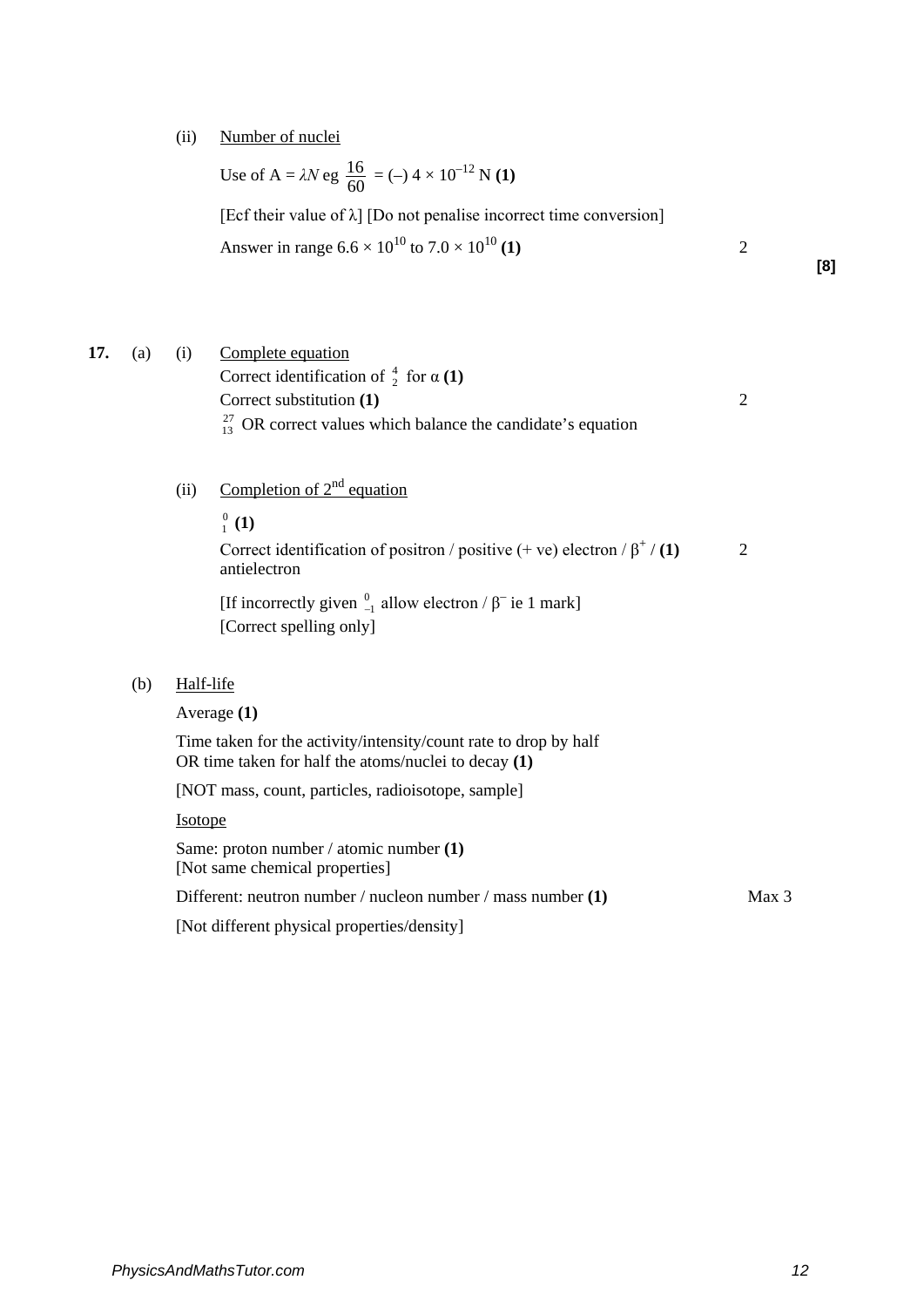# (c)  $\gamma$ -ray emission 1

|     | <b>EITHER</b>                                                                                                                   | <b>OR</b>                                                                                        |                  |     |
|-----|---------------------------------------------------------------------------------------------------------------------------------|--------------------------------------------------------------------------------------------------|------------------|-----|
|     | (The loss of a helium<br>nucleus/electron has left the<br>remaining) nucleus in an<br>excited state/with a surplus<br>of energy | The nucleus emits its surplus<br>energy (in the form of a quantum<br>of $\gamma$ -radiation) (1) |                  | [8] |
|     |                                                                                                                                 |                                                                                                  |                  |     |
| 18. | Why gamma radiation used                                                                                                        |                                                                                                  |                  |     |
|     | $\gamma$ is the <u>most/more</u> penetrating (1)                                                                                |                                                                                                  | $\mathbf{1}$     |     |
|     | (OR $\alpha/\beta$ less penetrating)                                                                                            |                                                                                                  |                  |     |
|     | Factors controlling amount of radiation                                                                                         |                                                                                                  |                  |     |
|     | Any 2 from:                                                                                                                     |                                                                                                  |                  |     |
|     | Strength/type of radiation source/half-life/age of source<br>speed of conveyor belt/exposure time                               |                                                                                                  |                  |     |
|     | shape/size of food packages/surface area                                                                                        |                                                                                                  |                  |     |
|     | distance from radiation source $(1)$ $(1)$                                                                                      |                                                                                                  | Max 2            |     |
|     | Suitable material for wall                                                                                                      |                                                                                                  |                  |     |
|     | Concrete/lead (1)                                                                                                               |                                                                                                  |                  |     |
|     | Suitable thickness                                                                                                              |                                                                                                  |                  |     |
|     | $30 \text{ cm} - 1 \text{ m}/1 - 10 \text{ cm}$ (1)<br>[thickness mark dependant on named material]                             |                                                                                                  | $\boldsymbol{2}$ |     |
|     | Source of natural radiation                                                                                                     |                                                                                                  |                  |     |
|     | Rocks, soil, cosmic rays, named radioactive element, sun, space, air (1)                                                        |                                                                                                  | $\mathbf{1}$     | [6] |

# **19.** Age of part of the stalagmite

 $\lambda = ln2/t_{1/2} = 1.2 \times 10^{-4}$  years<sup>-1</sup> (= 3.8 × 10<sup>-12</sup> s<sup>-1</sup>) (1) Use of  $N = N_0 e^{-\lambda t}$  (1)  $1 = 256 e^{-1.2 \times 10 - 4t}$ [allow 255 instead of 1 for this mark but do not carry forward]  $t = 46000 \text{ years } (= 1.45 \times 10^{12} \text{ s})$  (1) 3 [OR recognise 1/256 **(1)** 8 half-lives **(1)**  45 800 years **(1)**]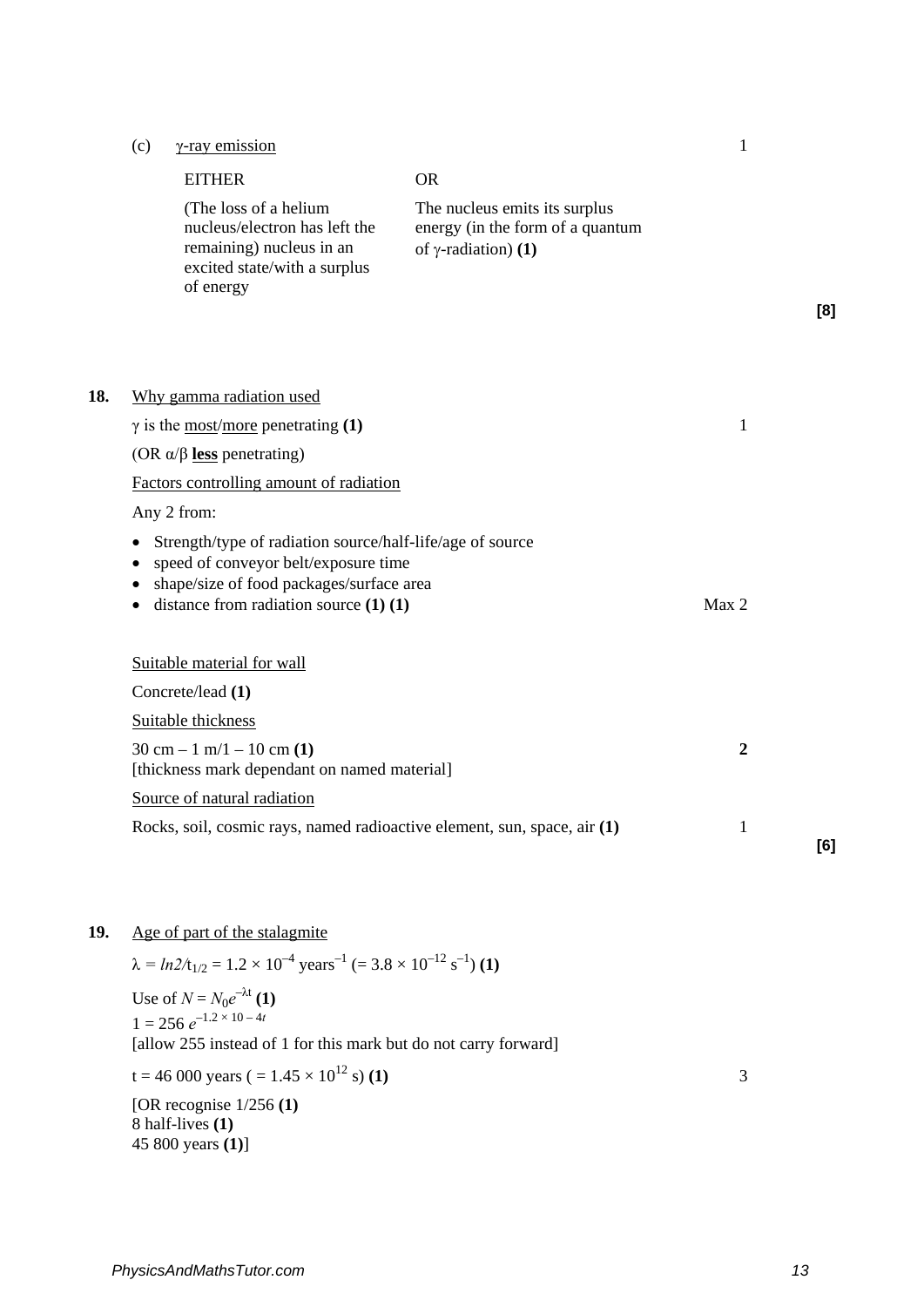### Carbon-14 concentration

Carbon-14 measurement would be greater **(1)** 1

### Validity of radio-carbon dating

3 points, e.g.

- not valid
- twice original concentration gives greater proportion measured now
- object seems younger than it actually is
- older parts could have more carbon-14 than younger parts
- technique relies on constant levels, therefore unreliable
- mixture of old and young carbon-14 in 1 stalagmite makes dating impossible **(1) (1) (1)**  $\overline{1}$  3

### +ü**20.** Velocity of jumper

$$
\omega = 2\pi/T = 2\pi/5.0 \text{ s} (= 1.26 \text{ s}^{-1}) (1)
$$
  
\n
$$
\nu_{\text{max}} = A\omega
$$
  
\n= 4.0 m × 2 $\pi$ /5.0 s  
\n=5.0(3) (m s<sup>-1</sup>) (1)

Why tension in rope and jumper's weight must be balanced

| When <i>v</i> is maximum, acceleration = 0 (1)                                                               |  |
|--------------------------------------------------------------------------------------------------------------|--|
| so net force $= 0(1)$                                                                                        |  |
| [OR: If forces not in equilibrium, he would accelerate/decel. $(1)$<br>So velocity cannot be maximum $(1)$ ] |  |
| Calculation of force constant for rope                                                                       |  |
| Use of $T = 2\pi \sqrt{m/k}$ (1)                                                                             |  |
| Hence $k = 4\pi^2 m/T^2 = 4\pi^2 \times 70$ kg/(5.0 s) <sup>2</sup>                                          |  |
| $= 109 - 111$ N m <sup>-1</sup> [kg s <sup>-2</sup> ] (1)                                                    |  |

**[7]**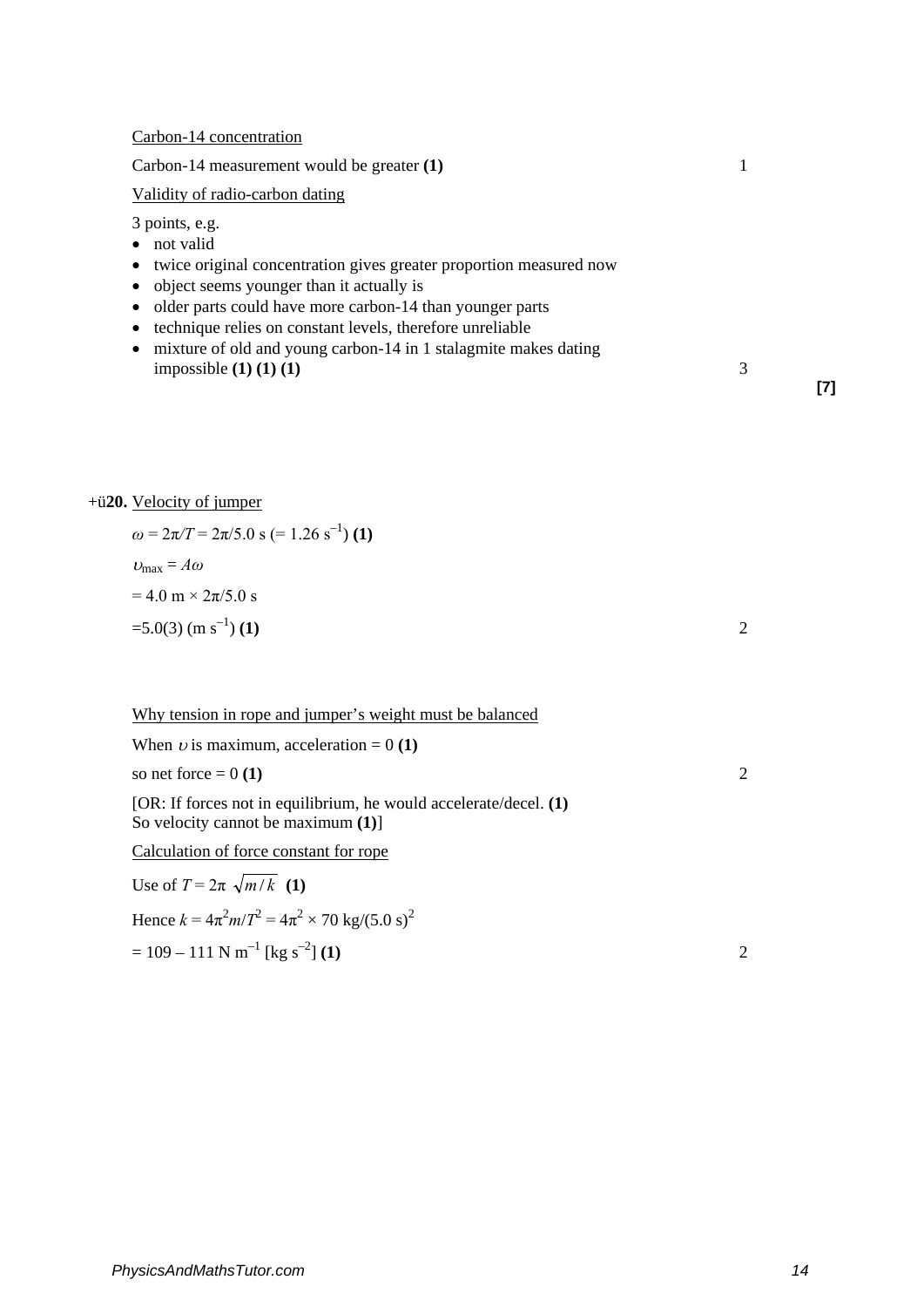| Verification that rope is never slack during oscillations                                   |                |        |
|---------------------------------------------------------------------------------------------|----------------|--------|
| $F = mg = 70 \text{ kg} \times 9.81 \text{ N kg}^{-1} = 687 \text{ N}$ (1)                  |                |        |
| At centre of oscillation, when forces in equilibrium,                                       |                |        |
| $x = F/k$                                                                                   |                |        |
| = 687 N/110 N m <sup>-1</sup> (allow e.c.f. from previous part) (1)                         |                |        |
| $= 6.2$ m which is larger than amplitude (1)                                                | 3              |        |
| <b>OR</b>                                                                                   |                |        |
| Calculation of $a_{max}$ (= – $\omega^2 A$ ) [6.32 m s <sup>-2</sup> ] (1)                  |                |        |
| Comparison with g 9.81 m s <sup>-1</sup> (1)<br>Deduction (1)                               |                |        |
| Likewise for forces approach.                                                               |                |        |
| Motion of jumper                                                                            |                |        |
| Any 1 from:                                                                                 |                |        |
| motion is damped shm<br>so amplitude decreases                                              |                |        |
| but period stays (approximately) the same (1)<br>٠                                          | $\mathbf{1}$   |        |
|                                                                                             |                | $[10]$ |
|                                                                                             |                |        |
| Decay constant                                                                              |                |        |
| $\lambda = 0.69/432$ (yr <sup>-1</sup> ) (1)                                                |                |        |
| $\lambda$ = 5.1 × 10 <sup>-11</sup> (s <sup>-1</sup> ) [At least 2 significant figures] (1) | $\overline{2}$ |        |
| Number of nuclei                                                                            |                |        |
| $3.0 \times 10^{13}$ (1)                                                                    | $\mathbf{1}$   |        |
| <b>Activity calculation</b>                                                                 |                |        |
| Use of $A = \lambda N(1)$                                                                   |                |        |
| $A = 1.5 \times 10^3$ Bq / s <sup>-1</sup> [ecf ] (1)                                       | $\overline{2}$ |        |
| Explanation                                                                                 |                |        |
| Range few cm in $air / short range (1)$                                                     |                |        |
| Alpha would produce enough ions (to cross gap) OR ionises<br>densely/strongly/highly (1)    | $\overline{2}$ |        |
| Features of americium sample                                                                |                |        |
| Half-life long enough to emit over a few years (1)                                          |                |        |
| Count well above background (1)                                                             |                |        |
| Suitable as safe as range very low / shielded (1)                                           | 3              |        |
|                                                                                             |                | $[10]$ |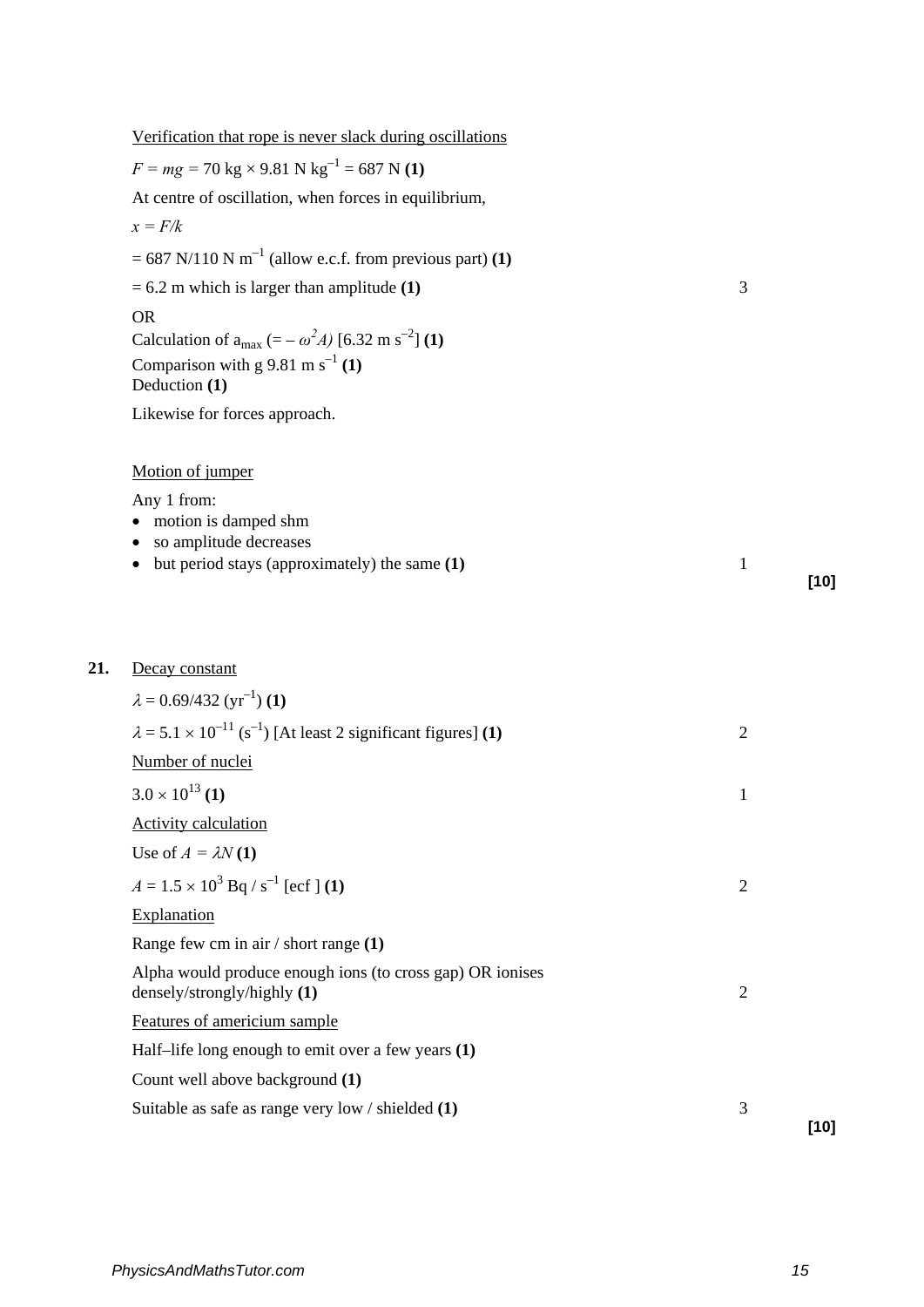| 22. | (a)                            | <b>Explanation of binding energy</b>                                               |                |  |  |  |  |
|-----|--------------------------------|------------------------------------------------------------------------------------|----------------|--|--|--|--|
|     |                                | Energy required to separate a nucleus (1)                                          |                |  |  |  |  |
|     |                                | into nucleons (1)                                                                  |                |  |  |  |  |
|     |                                | What this tells about an iron nucleus                                              |                |  |  |  |  |
|     |                                | Iron is the most stable nucleus $(1)$                                              | 3              |  |  |  |  |
|     | (b)                            | Nuclear equation for decay                                                         |                |  |  |  |  |
|     |                                | $^{14}_{6}C \rightarrow ^{14}_{7}N + ^{0}_{-1}\beta / ^{0}_{-1}e + \overline{\nu}$ |                |  |  |  |  |
|     |                                | Symbols $[C \rightarrow N + \beta] (1)$<br>Numbers [14, 6, 14, 7, 0, -1] (1)       |                |  |  |  |  |
|     |                                | Antineutrino / $\overline{v}$ / $\overline{v}_e$ (1)                               | 3              |  |  |  |  |
|     |                                | Estimate of age of a fossil                                                        |                |  |  |  |  |
|     |                                | $3$ half-lives $(1)$                                                               |                |  |  |  |  |
|     |                                | giving $17000$ years to $18000$ years $(1)$                                        | $\overline{2}$ |  |  |  |  |
|     |                                |                                                                                    |                |  |  |  |  |
| 23. |                                | Why $\gamma$ rays are dangerous                                                    |                |  |  |  |  |
|     |                                | For example:                                                                       |                |  |  |  |  |
|     |                                | Penetrates (skin) (1)                                                              |                |  |  |  |  |
|     |                                | Can cause ionisation / cell damage / mutation $(1)$<br>[not kill cells]            | $\overline{c}$ |  |  |  |  |
|     |                                | <b>Material for shielding</b>                                                      |                |  |  |  |  |
|     | Lead $(1)$                     |                                                                                    |                |  |  |  |  |
|     |                                | Several centimetres $(0.5 \rightarrow 5 \text{ cm})$ (1)                           | $\overline{2}$ |  |  |  |  |
|     |                                | Why $\alpha$ radiation not used                                                    |                |  |  |  |  |
|     |                                | Not (sufficiently) penetrating (not absorbed by luggage) (1)                       | 1              |  |  |  |  |
|     | Increased background radiation |                                                                                    |                |  |  |  |  |
|     |                                | Exposed to more cosmic radiation (1)                                               |                |  |  |  |  |
|     |                                | Less atmosphere above them for shielding (1)                                       | $\overline{2}$ |  |  |  |  |
|     |                                |                                                                                    |                |  |  |  |  |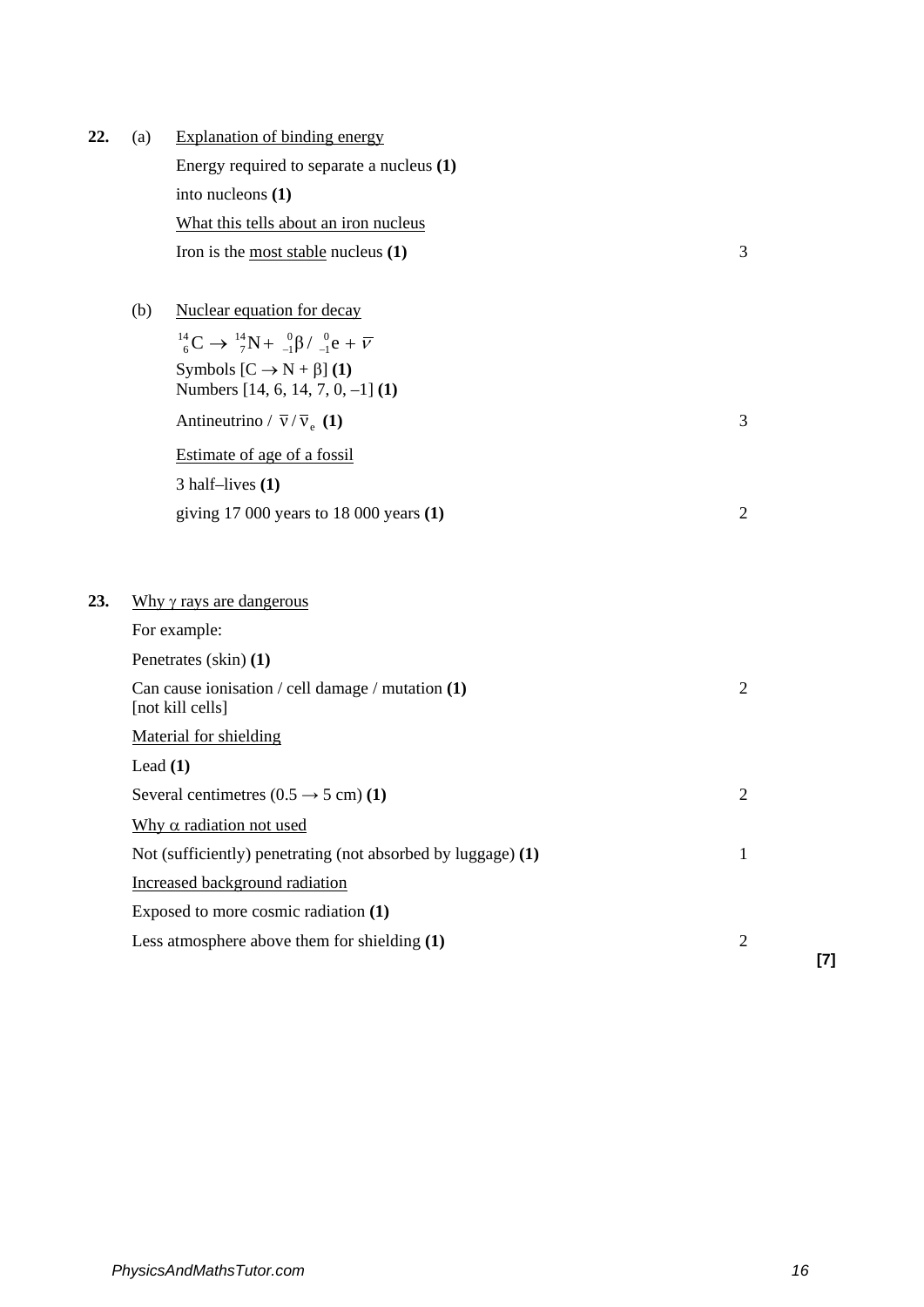# **24.** Isotopes

| same              | different          |  |
|-------------------|--------------------|--|
| Number of protons | Number of neutrons |  |
| Atomic number     | Neutron number     |  |
| Element           | Nucleon number     |  |
| Proton number     | Atomic mass        |  |
|                   | Mass number        |  |

| Polonium decav |  |
|----------------|--|
|                |  |

| Po at $(84, 210)$ with label $(1)$                                                                   |   |
|------------------------------------------------------------------------------------------------------|---|
| 2 steps west $(1)$                                                                                   |   |
| 4 steps south $(1)$                                                                                  | 3 |
| Experimental check                                                                                   |   |
| Use of GM tube $(1)$                                                                                 |   |
| Inserting sheet of paper/aluminium foil/very thin aluminium/a few cm of<br>air stops the count $(1)$ |   |
| Measure background, and look for count rate dropping to background (1)                               | 3 |
| NB Award points 2 and 3 for correct converse argument.                                               |   |

| 25. | Meanings ot terms                                       |                |     |
|-----|---------------------------------------------------------|----------------|-----|
|     | Range: distance travelled (before being stopped) (1)    |                |     |
|     | Ionises: removes electron(s) from atoms $(1)$           | $\overline{2}$ |     |
|     | <b>Explanation</b>                                      |                |     |
|     | More strongly ionising means shorter range (1)          |                |     |
|     | ionising means energy lost (1)                          | 2              |     |
|     | <b>Mass</b>                                             |                |     |
|     | Use of $m = \rho V(1)$                                  |                |     |
|     | $8.1 \text{ kg} (1)$                                    | $\overline{2}$ |     |
|     | T'hickness of lead sheet                                |                |     |
|     | Use of 8.1 kg/ $\rho$ OR t proportional to $1/\rho$ (1) |                |     |
|     | $0.7$ mm $(1)$                                          | $\overline{2}$ |     |
|     |                                                         |                | [8] |

**[7]**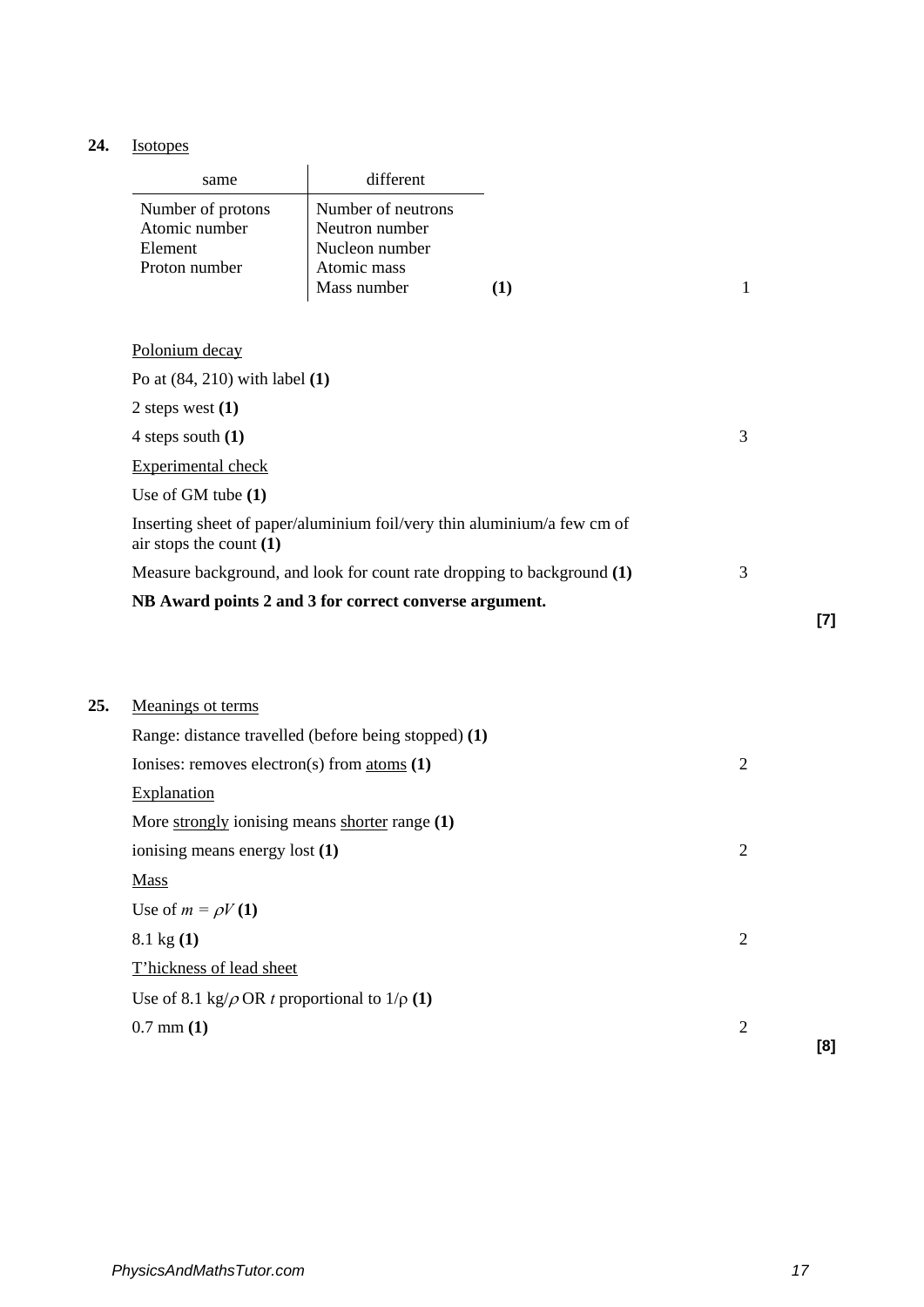**26.** Emission - written above arrows

|     | $\alpha \beta^{-} \beta^{-} \alpha \alpha$<br>All five correct [Allow $e^{-}$ , <sup>4</sup> He <sup>2+</sup> ] (1) (1)<br>[For each error $-1$ ] | $\overline{2}$ |       |
|-----|---------------------------------------------------------------------------------------------------------------------------------------------------|----------------|-------|
|     | [ $\alpha \beta \beta \alpha \alpha$ gets 1/2]<br>Number of alpha particles emitted<br>Five $(1)$                                                 | $\mathbf{1}$   | $[3]$ |
| 27. | Nuclear radiation which is around us                                                                                                              |                |       |
|     | Background (1)                                                                                                                                    | $\mathbf{1}$   |       |
|     | Source of radiation                                                                                                                               |                |       |
|     | e.g. Sun / rock (eg granite) / cosmic rays [not space] / nuclear power stations (1)                                                               | 1              |       |
|     | Why exposure greater today                                                                                                                        |                |       |
|     | Nuclear power stations/nuclear bomb tests/X-rays/<br>Radon from building materials (1)                                                            | $\mathbf{1}$   |       |
|     | Beta radiation                                                                                                                                    |                |       |
|     | (i)<br>Any two from:                                                                                                                              |                |       |
|     | $\gamma$ more difficult to shield<br>٠                                                                                                            |                |       |
|     | $\beta$ lower range (than $\gamma$ )<br>٠                                                                                                         |                |       |
|     | β more ionising (than γ) (1) (1)<br>$\bullet$                                                                                                     |                |       |
|     | $\alpha$ stopped by a few cm of air or has a short range/much<br>(ii)<br>lower range (than $\beta$ ) / $\beta$ radiation has a long range (1)     | 3              |       |
|     | Why gamma radiation is suitable                                                                                                                   |                |       |
|     | Any two from:                                                                                                                                     |                |       |
|     | $\gamma$ will pass through (metal of) wing / $\alpha$ and $\beta$ cannot pass through the wing                                                    |                |       |
|     | but passes more easily through cracks                                                                                                             |                |       |
|     | hence crack shows as darker mark on photo or increased count<br>on detector $(1)$ $(1)$                                                           | $\overline{2}$ | [8]   |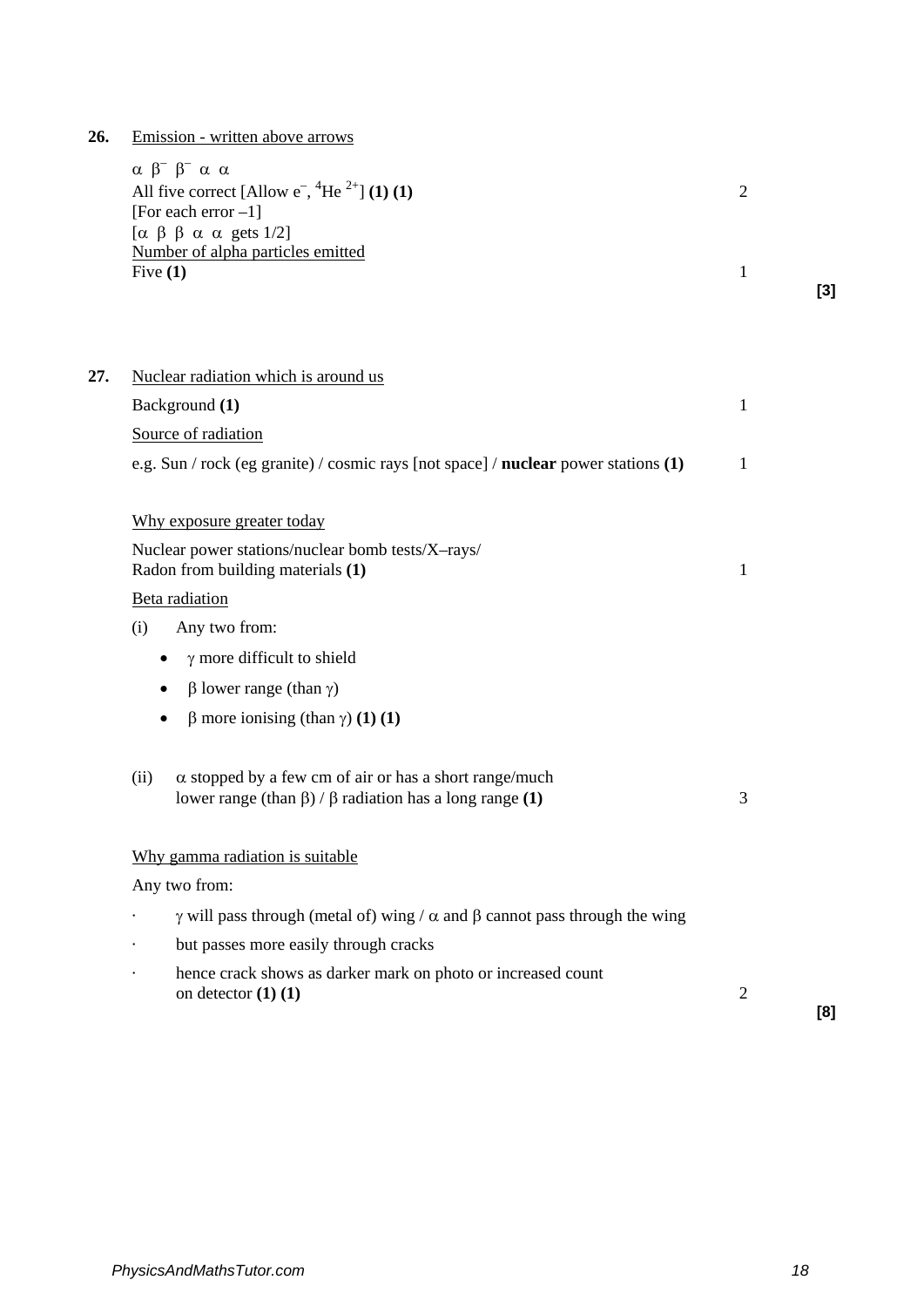### **28.** Plutonium-238

| 238 protons + neutrons [OR nucleons] in the (nucleus of the) atom $(1)$                            |   |
|----------------------------------------------------------------------------------------------------|---|
| Why plutonium source caused concern                                                                |   |
| If accident at launch, radioactive Pu would be spread around Earth (1)                             |   |
| Activity of plutonium source                                                                       |   |
| $\lambda = \ln 2/88 \times 3.16 \times 10^7$ s = $2.5 \times 10^{-10}$ (s <sup>-1</sup> ) (1)      |   |
| Use of $dN/dt = -\lambda N(1)$                                                                     |   |
| $= 2.5 \times 10^{-10}$ s <sup>-1</sup> × 7.2 × 10 <sup>25</sup> = 1.8 × 10 <sup>16</sup> (Bq) (1) | 3 |
|                                                                                                    |   |
| Power delivered by plutonium                                                                       |   |
| Use of power = activity $\times$ energy per decay (1)                                              |   |
| $= 1.79 \times 10^{16}$ Bq $\times 5.6 \times 10^{6} \times 1.6 \times 10^{-19}$ s                 |   |
| [conversion of MeV to J] $(1)$                                                                     |   |

$$
= 1.6 \times 10^4 \, \text{(W)} \, \text{(1)}
$$

$$
[2 \times 10^{16} \text{ Bq gives } 1.79 \times 10^4 \text{ (W)}]
$$

# Whether power can be relied upon

| Large number of nuclei present, so decay rate (almost) constant $(1)$ |  |
|-----------------------------------------------------------------------|--|
| Percentage of power still available after 10 years                    |  |
| Percentage = $N/N_0 \times 100 = 100 e^{-\lambda t}$ (1)              |  |

$$
= 100 e^{-10 \times \ln 2/88} = 92\% (1)
$$

 $[After 10 y, N = N_0 e^{-\lambda t} = 7.2 \times 10^{25} \times 0.92 = 6.65 \times 10^{25} (1)]$ 

Why plutonium was chosen for Cassini mission

Examples:

- long (enough) half–life for duration of mission
- Power constant / no orientation problems compared with solar
- α-emitting, so energy from particles easily transferred
- availability **(1)** 1

**[12]**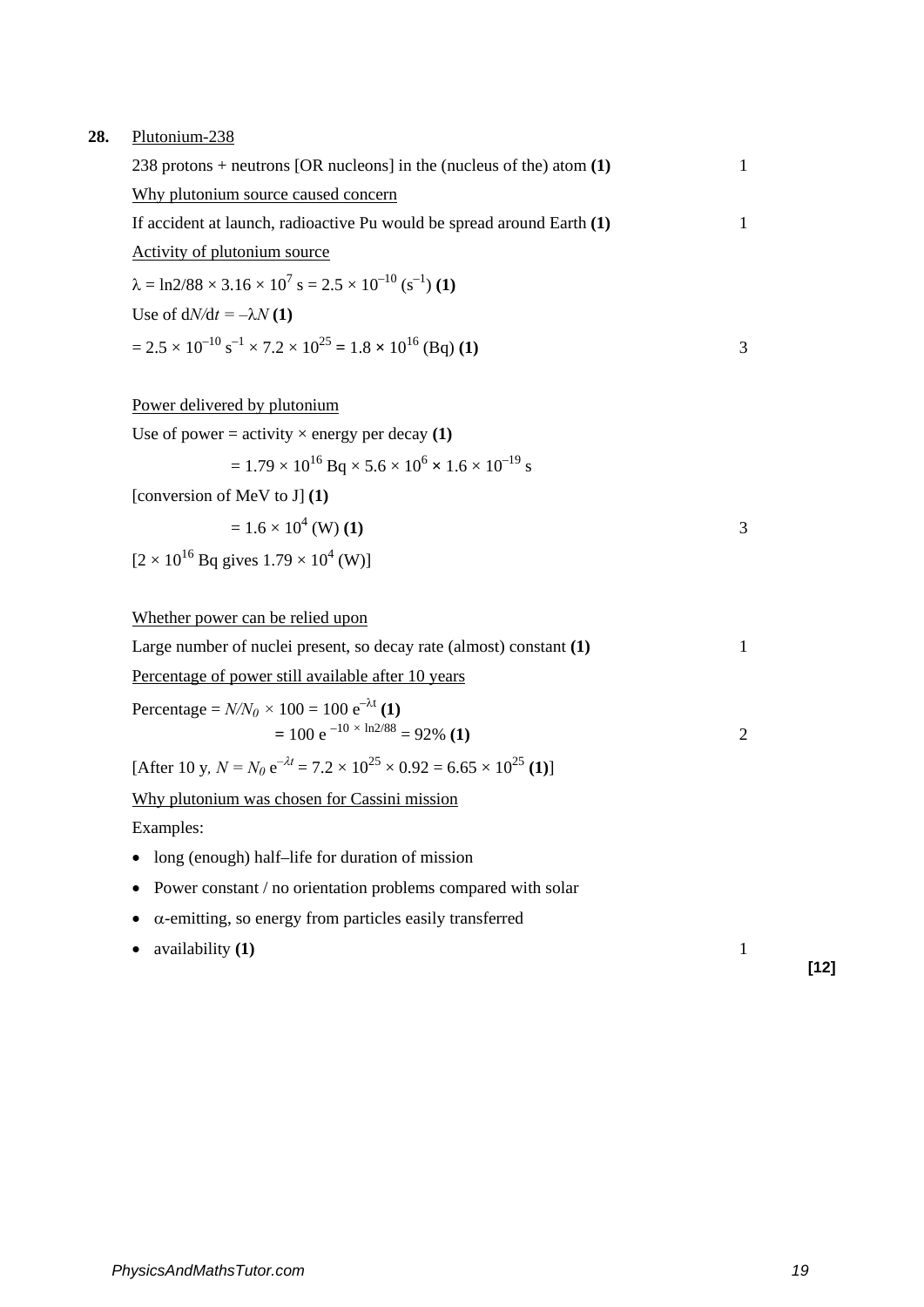# **29.** Graph

| Sensible scale + point $(0, 192)$ plotted $(1)$                                                                                 |   |
|---------------------------------------------------------------------------------------------------------------------------------|---|
| Rest of points $[-1$ mark for each misplot] (1) (1)                                                                             | 3 |
| [(1,96); (2,48); (4,12)]                                                                                                        |   |
| [Accept bar chart]                                                                                                              |   |
|                                                                                                                                 |   |
| Random process                                                                                                                  |   |
| Cannot predict which nuclei will decay/when a particular nucleus<br>will decay $(1)$                                            | 1 |
| Model                                                                                                                           |   |
| Cannot predict which children will flip a head/which coins will be<br>heads/when a particular coin / child will flip a head (1) | 1 |
| Half-life                                                                                                                       |   |
| Time taken for activity/count rate to drop by half/time taken for half<br>the atoms/nuclei to decay $(1)$                       | 1 |
| How model illustrates half-life                                                                                                 |   |
| Yes, if children were told to flip coin at regular time interval<br><b>OR</b>                                                   |   |
| Yes, because about half of the children flipped a head each time<br><b>OR</b>                                                   |   |
| No, because time is not part of the experiment $(1)$                                                                            | 1 |
|                                                                                                                                 |   |
|                                                                                                                                 |   |

# **30.** Revision Notes: Radiation

One suitable source, e.g. cosmic radiation, rocks, soil, medical equipment, power stations. **(1)** 1 **[7]**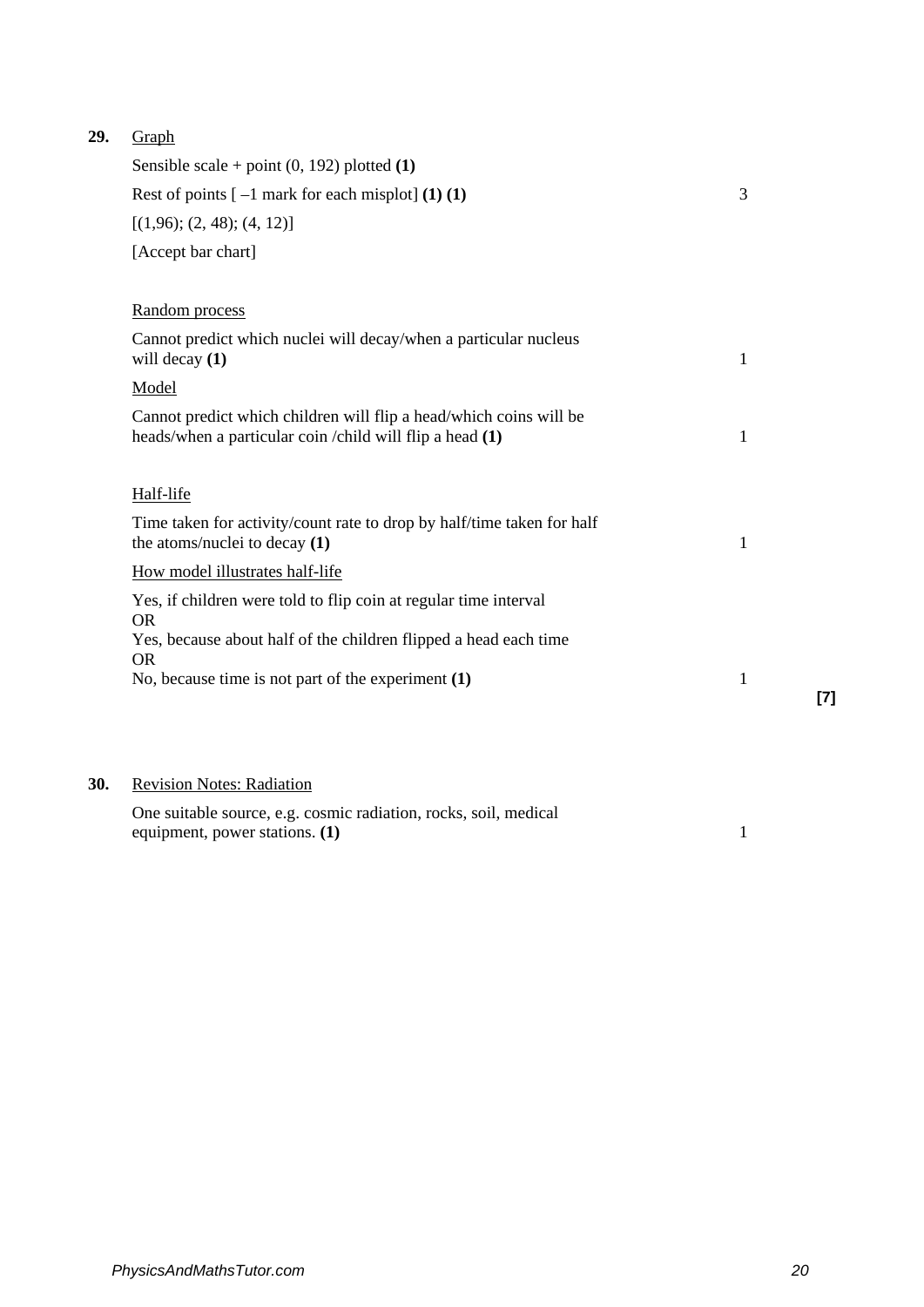Nuclear radiation properties

|                                      | Alpha                        | <b>B</b> eta                                        | Gamma                            |
|--------------------------------------|------------------------------|-----------------------------------------------------|----------------------------------|
| Ionising ability                     | (Very) strong                | Medium                                              | Weak                             |
| Penetration<br>power<br>(stopped by) | Thin paper or<br>3-10 cm air | Few mm<br>aluminium or<br>few $\times$ 10 cm<br>air | Many cm lead<br>of m of concrete |

 $1$ 

Correct materials for both alpha and beta **(1)**

Correct thickness for one correct material **(1)** 3

# **31.** Oscillations

Correct ticks/cross **(1)**  Reasons **(1) (1) (1)**  $\overline{1}$  4

| Oscillations                 | <b>SHM</b> | Reason                                                                                                                              |
|------------------------------|------------|-------------------------------------------------------------------------------------------------------------------------------------|
|                              |            |                                                                                                                                     |
| Mass on end of spring        |            | Force $\infty$ displacement<br>[OR acceleration $\infty$<br>displacement]<br>ΩR<br>Force always towards the<br>equilibrium position |
| Child jumping up and<br>down |            | Force constant when child in<br>the air<br>ΩR<br>Period/frequency not<br>independent of amplitute                                   |
| Vibrating guitar string      |            | Force $\infty$ displacement<br>[OR acceleration $\infty$ displace-<br>ment                                                          |
|                              |            | OR<br>Frequency not dependent on<br>amplitute                                                                                       |

**[4]**

**[4]**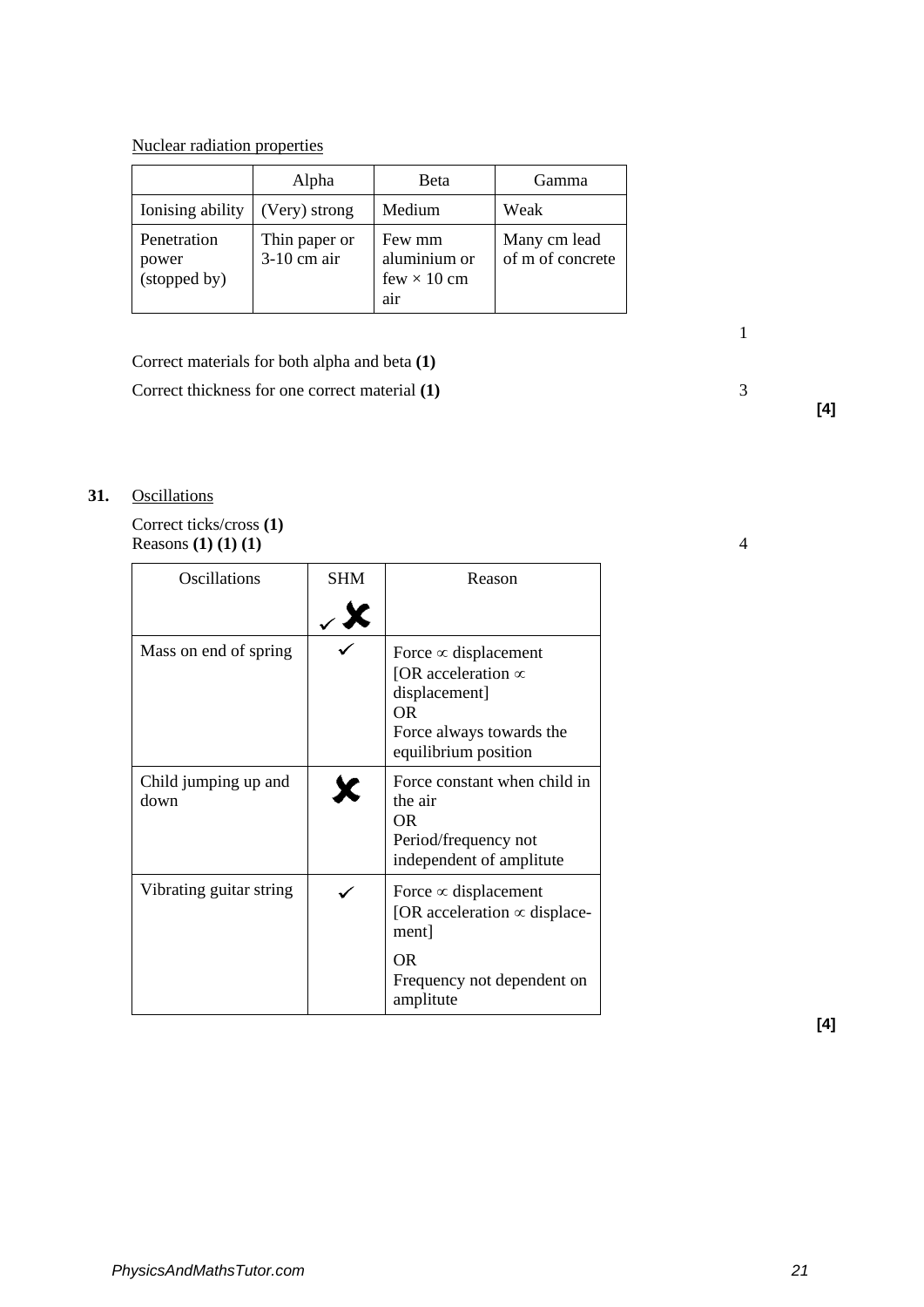# **32.** Nuclear equation

| $^{115}_{49}$ ln $\rightarrow ^{115}_{50}$ Sn + $^{0}_{-1}$ e/ $^{0}_{-1}$ $\beta$ |   |     |
|------------------------------------------------------------------------------------|---|-----|
| Correct symbol and numbers for tin OR beta                                         | 1 |     |
| Correct symbols and numbers for the other two                                      | 1 |     |
| Decay constant                                                                     |   |     |
| Use of $\lambda = 0.69/t_{1/2}$                                                    | 1 |     |
| $1.57 \times 10^{-15}$ y <sup>-1</sup> OR 4.99 $\times 10^{-23}$ s <sup>-1</sup>   |   |     |
| Activity of source and comparison with normal background count rate                |   |     |
| Use of $A = \lambda N$ .                                                           |   |     |
| $0.11/0.12$ (Bq)                                                                   |   |     |
| Lower (than background) [Allow ecf- assume background $= 0.3$ to 0.5]              |   | [7] |
|                                                                                    |   |     |

# **33.** Radiation tests

| Alpha:                                                                                                                                     |     |
|--------------------------------------------------------------------------------------------------------------------------------------------|-----|
| Test 2 or 2 and 1                                                                                                                          |     |
| Count drops when alphas have been stopped by the air $\alpha$ alphas have<br>a definite range $/$ (only) alpha have a short range (in air) |     |
| Beta:                                                                                                                                      |     |
| Test 3/3 and 1, because 1 mm aluminium stops (some) beta/does<br>not stop any gamma rays                                                   |     |
| Gamma:                                                                                                                                     |     |
| Test 4 or 4 and 1, because 5 mm aluminium will stop all the betas,<br>(so there must be gamma too )/gamma can penetrate 5 mm of aluminium  |     |
|                                                                                                                                            | [4] |

# **34.** Equation

| $^{14}_{7}N + ^{1}_{9}n \rightarrow ^{14}_{6}C + ^{1}_{1}X$                                                 |  |
|-------------------------------------------------------------------------------------------------------------|--|
| $14/7$ and $1/0$<br>$1/1$ [no e.c.f.]<br>Hence $X$ is $H$ atom/ $H$ nucleus/proton/ $H$ /hydrogen           |  |
| Estimation of age                                                                                           |  |
| Down to 1.9 cpm needs 3 half-lives<br>$3 \times 5730$<br>17 000/17244 years/5.4 $\times$ 10 <sup>11</sup> s |  |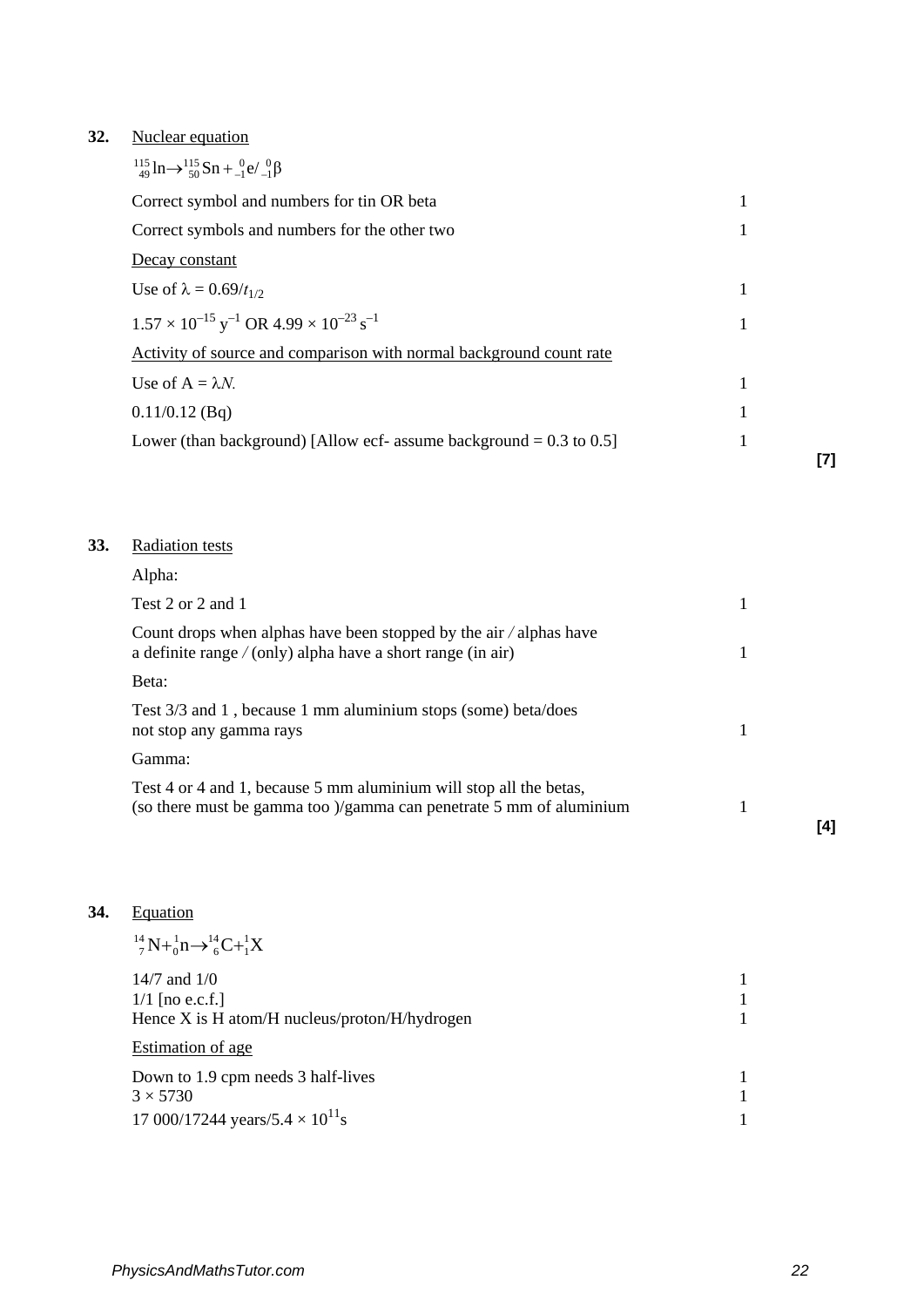|     | Suggested problem in measuring<br>Background count mentioned/randomness significant<br>[OR need larger mass than one gram] | $\mathbf{1}$   | $[7]$ |
|-----|----------------------------------------------------------------------------------------------------------------------------|----------------|-------|
| 35. | Number of neutrons<br>8(1)                                                                                                 |                |       |
|     |                                                                                                                            |                |       |
|     | Decay constant<br>Use of $\lambda = 0.69/t_{1/2}$ (1)                                                                      |                |       |
|     | $\lambda = 1.2 \times 10^{-4}$ yr <sup>-1</sup> OR 3.9 $\times 10^{-12}$ s <sup>-1</sup> (1)                               | 3              |       |
|     | Number of nuclei                                                                                                           |                |       |
|     | $3.0 \times 10^{14}$ (1)                                                                                                   |                |       |
|     | Calculation of activity                                                                                                    |                |       |
|     | Their $N \times$ their $\lambda$ (1)                                                                                       |                |       |
|     | $= 1170$ Bq [No e.c.f. if <b>no</b> conversion to seconds] (1)                                                             | 3              |       |
|     | Nuclear equation                                                                                                           |                |       |
|     | $^{14}_{6}C \rightarrow ^{14}_{7}N + ^{0}_{-1}e$ (1) (1)                                                                   | $\overline{2}$ |       |
|     |                                                                                                                            |                | [8]   |

[1 mark for  $^{14}_{7}$ N, 1 mark for  $^{0}_{-1}$ *e* as  $^{0}_{-1}$ β] [Must be on correct side of arrow]

**36.** Calculation of age of the Moon Any six from:  $\lambda = \ln 2 / \text{half-life (1)}$  $=$  ln 2 / 1.3  $\times$  109 y  $5.3 \times 10^{-10}$  y<sup>-1</sup> (1)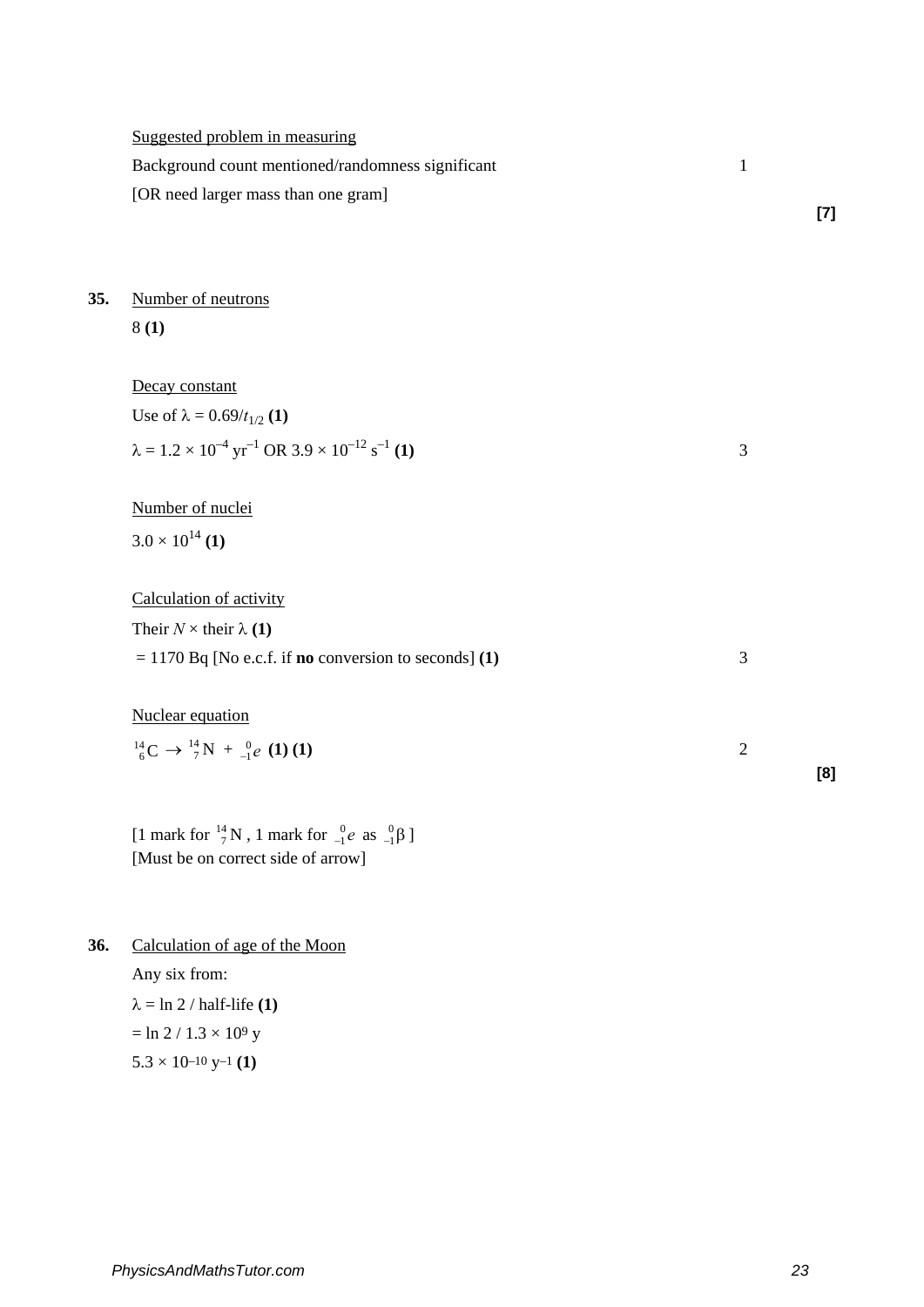Original mass of  $40K = 0.10 + 0.840 = 94 \mu g(1)$ Use of  $N = N_0e^{-\lambda t}$  (1) So  $0.10 = 0.94 e^{-\lambda t}$  (1) So  $ln(0.10/0.94) = -\lambda t(1)$ So  $t = 4.2 \times 109$  y (1) [A valid assumption may be given a mark]

**37.** Precautions

**[Max 6]**

|     | Measure background radiation //shield apparatus (1)<br>Subtract it off/ because it may vary//to eliminate background $(1)$<br>Repeat the count and average (1)<br>Because count (or emission) is random/varying<br>(1)<br>Source the same distance from GM on both occasions<br>(1)<br>Because count rate varies with distance (1)<br>[NB Marks must come from any TWO precautions.] | Max 3          |     |
|-----|--------------------------------------------------------------------------------------------------------------------------------------------------------------------------------------------------------------------------------------------------------------------------------------------------------------------------------------------------------------------------------------|----------------|-----|
|     | Ratio<br>$0.88$ or 1.1 [min. 2 sfi [not %]<br>(1)                                                                                                                                                                                                                                                                                                                                    | 1              |     |
|     | Count for year 3<br>$11994$ (1)                                                                                                                                                                                                                                                                                                                                                      | 1              |     |
|     | Graph<br>Suitable axes and scales [don't award if factors 3, 7 used] [not Bq] (1)<br>Correct plotting of points<br>(1)<br>Use of curve and halving count rate $(1)$<br>5.3 to 5.4 yr $(1)$                                                                                                                                                                                           | $\overline{4}$ | [9] |
| 38. | Name of nuclei<br>Isotopes [not radioisotopes] (1)                                                                                                                                                                                                                                                                                                                                   |                |     |
|     | <b>Nuclear equation</b><br>$^{111}_{50}Sn \rightarrow ^0_1e$ (or $\beta$ ) + $^{111}_{49}In$<br>Electron numbers correct anywhere (1)<br>Correctly balanced (1)                                                                                                                                                                                                                      |                |     |
|     | Densest material<br>$Sn-115$<br>(1)                                                                                                                                                                                                                                                                                                                                                  |                | [4] |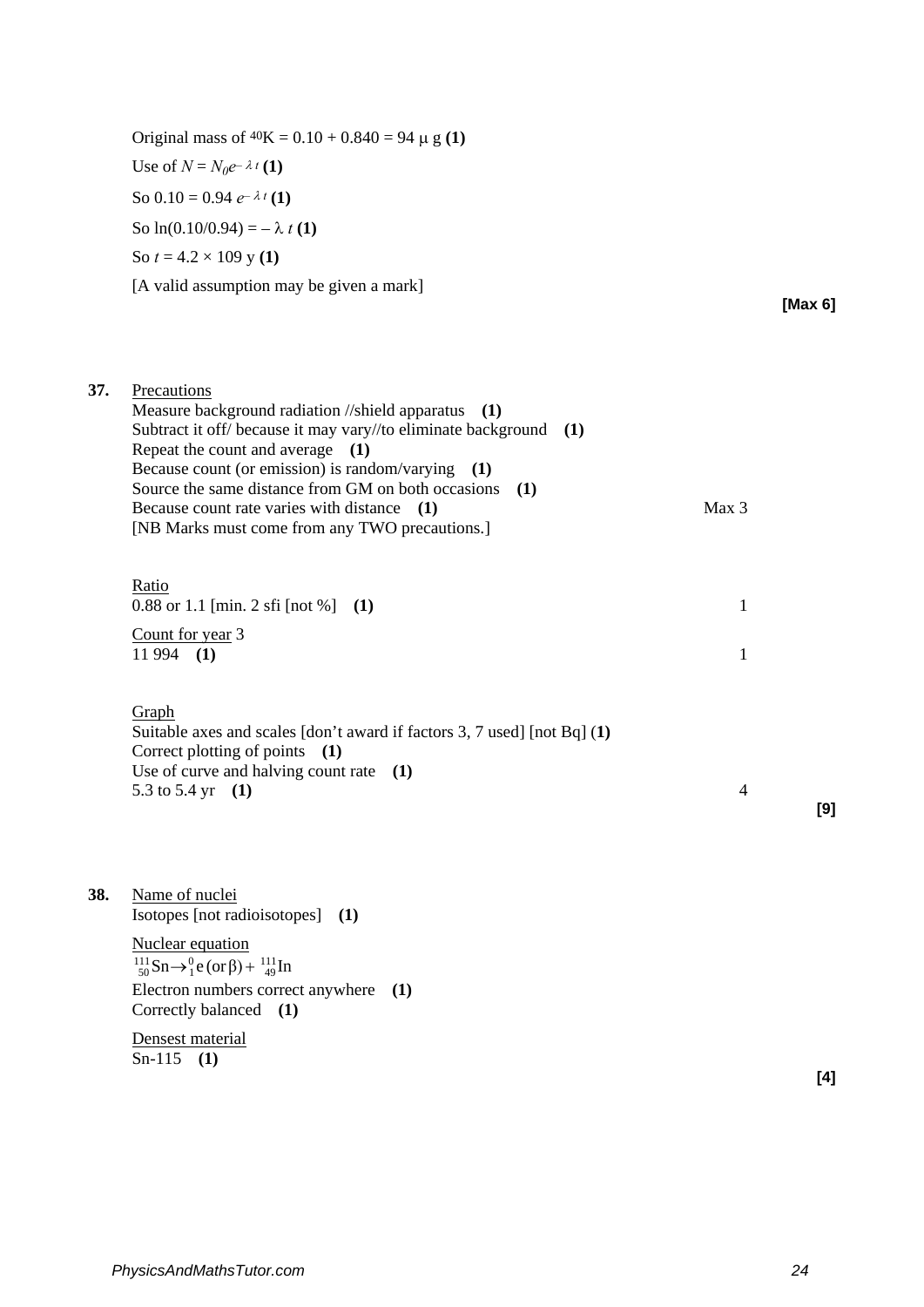| 39. | Warm river                                                                                                    |                |     |
|-----|---------------------------------------------------------------------------------------------------------------|----------------|-----|
|     | How radioactive nuclei heat,                                                                                  |                |     |
|     | e.g. by decay/ionising/nuclear radiation                                                                      | 1              |     |
|     | $\alpha$ , $\beta$ and $\gamma$ radiation                                                                     |                |     |
|     | $\alpha$ helium nucleus [or equivalent] (1)                                                                   |                |     |
|     | $\beta$ (fast) electron (1)                                                                                   |                |     |
|     | $\gamma$ electromagnetic wave (1)                                                                             |                |     |
|     | [Accept an answer that fully differentiates between the types of radiation<br>by describing their properties] | 3              |     |
|     | Most hazardous nuclei                                                                                         |                |     |
|     | $\alpha$ emitting (1)                                                                                         |                |     |
|     | When ingested, $\alpha$ particles damage body cells                                                           |                |     |
|     | [e.c.f. from previous $\beta$ or $\gamma$ linked to penetration & damage] (1)                                 | $\overline{2}$ |     |
|     | Source of radioactivity                                                                                       |                |     |
|     | e.g. rocks, Sun, cosmic radiation                                                                             | 1              |     |
|     |                                                                                                               |                | [7] |
|     |                                                                                                               |                |     |
| 40. | Compositions of nuclei:<br>Different number of neutrons<br>(1)<br>Same number of protons / proton no.<br>(1)  |                |     |
|     | Physical property:<br>Boiling point/melting point/density/ [ not mass; heavier; RAM]<br>(1)                   | 3              |     |
|     | <b>Nuclear Equation:</b><br>$\binom{3}{1}$ H (1)                                                              |                |     |
|     | $\binom{3}{2}$ He (1)                                                                                         |                |     |

 $\begin{pmatrix} 0 \\ -1 \end{pmatrix} \beta$  (1) 3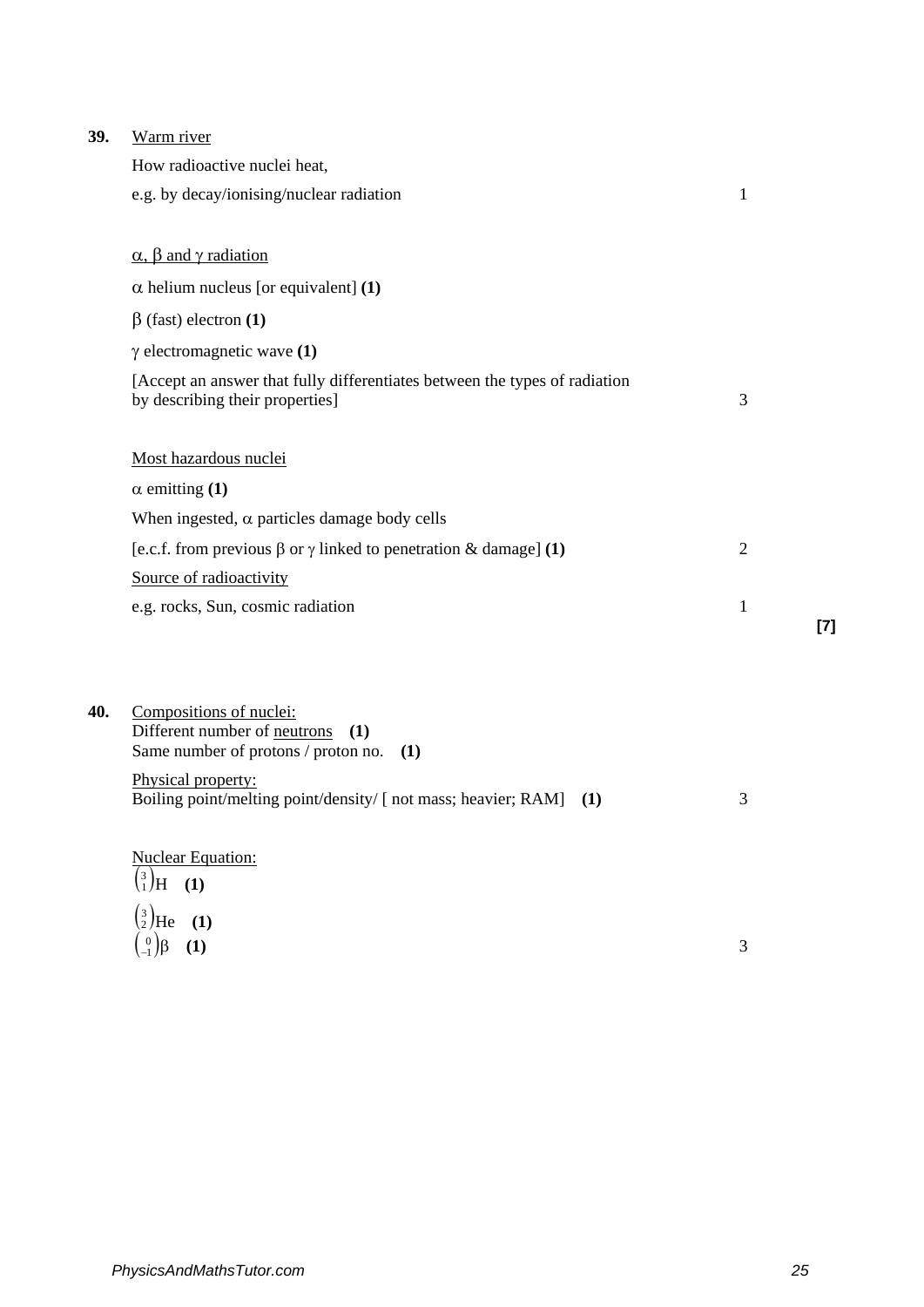|     | Experiment:<br>GM tube [allow ionisation chamber, cloud chamber] (1)                                                                          |                |        |
|-----|-----------------------------------------------------------------------------------------------------------------------------------------------|----------------|--------|
|     | How to check no alpha:<br>Source close/next to/near/up to 5 cm to GM or ionisation /cloud chamber,<br>insert paper, no change in 'count rate' |                |        |
|     | <b>OR</b>                                                                                                                                     |                |        |
|     | Source close to GM, move away, no sudden drop in count rate $(1)$                                                                             |                |        |
|     | How to check no gamma:<br>Insert a few mm aluminium, count rate reduced to zero                                                               |                |        |
|     | <b>OR</b>                                                                                                                                     |                |        |
|     | Apply E or B field, GM tube fixed, count rate to zero $(1)$                                                                                   |                |        |
|     | Correcting/Allowing for background (i.e. measure it, and look for<br>count reducing to background in "no gamma" test) (1)                     | 4              | $[10]$ |
| 41. | Half-life:                                                                                                                                    |                |        |
|     | Use of $t_{1/2}$ $\lambda = 0.69$ (1)                                                                                                         |                |        |
|     | 13(1)<br>Initial number of nuclei:<br>Use of $A = \lambda N$ (ignore wrong time units) (1)<br>$1.0 \times 10^{15}$ (1)                        | $\overline{4}$ |        |
|     | Graph:<br>Horizontal line from same initial point (1)<br>[max drop 1 small square]                                                            |                |        |
|     | Initial activity marked as $6.4 \times 10^8$ Bq or equivalent scale (1)                                                                       |                |        |
|     | Their half-life marked where $A = 3.2 \times 10^8$ Bq, or equivalent scale (1)                                                                | 3              | $[7]$  |

**42.** Graphs:

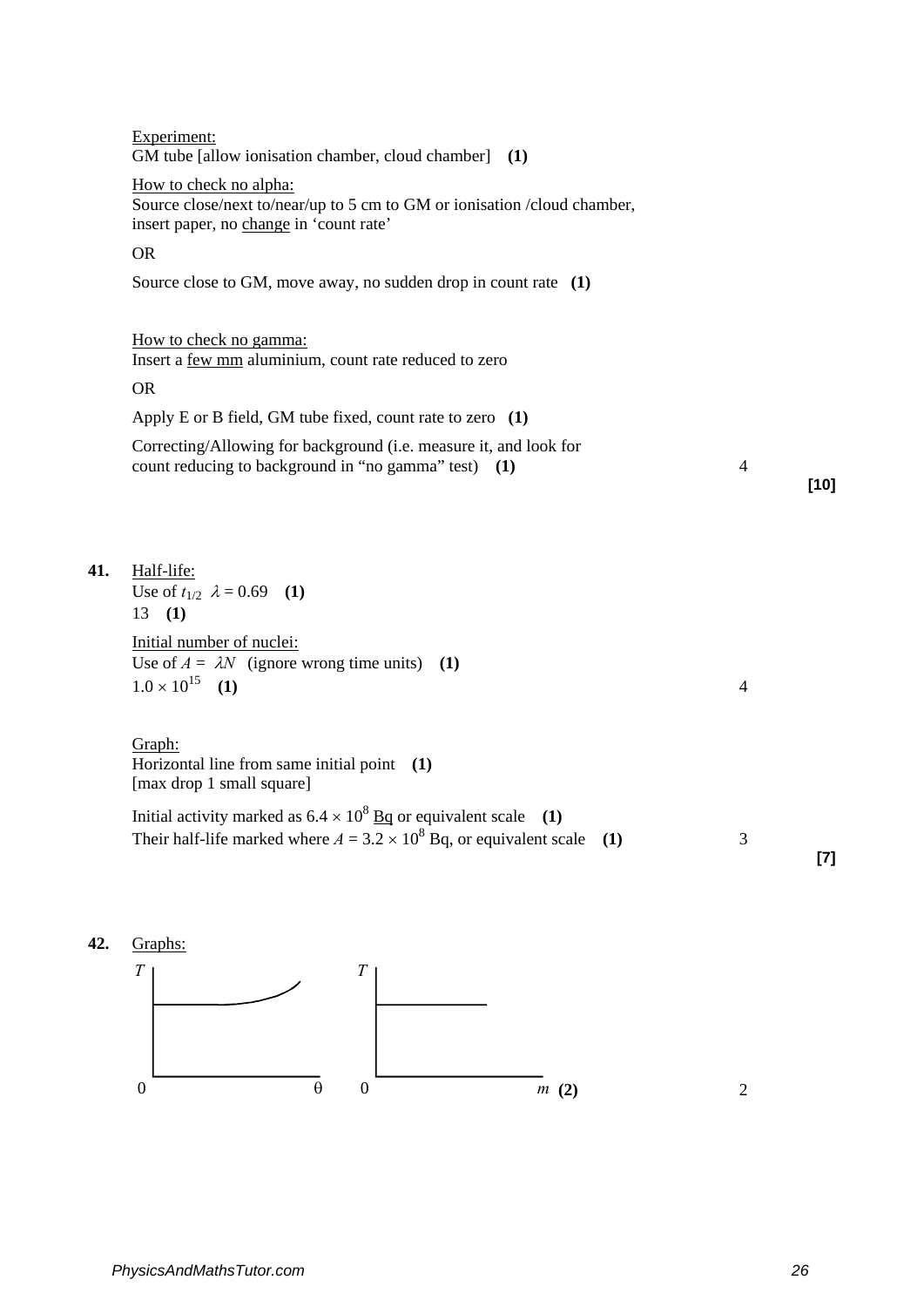|     | Description:<br>Time for a number of cycles $\div$ by no. of cycles (1)<br>[accept swings]                                                                                            |                |        |
|-----|---------------------------------------------------------------------------------------------------------------------------------------------------------------------------------------|----------------|--------|
|     | Count from centre of swing/repeat timing and average/keep amplitude small (1)<br>Repeat for different lengths AND plot Graph of $T v \sqrt{1}$ (1)                                    |                |        |
|     | [allow for ratio method]                                                                                                                                                              |                |        |
|     | should be straight line through origin [consequent] (1)<br>[allow for ratio method]                                                                                                   | $\overline{4}$ |        |
|     | Calculation (based on graph):<br>Attempt to find gradient (1)<br>Rate of change = $0.103 - 0.106$ s <sup>2</sup> m <sup>-1</sup> (1)                                                  |                |        |
|     | Rate of change of <i>l</i> plus comment on answer:<br>9.6 m $s^{-2}$ [1/their value above] [no ue] [ecf]<br>(1)<br>close to/roughly/approx. acceleration of free fall/ $g$<br>(1)     |                |        |
|     | [only if range 8.8 to 10.8 m s <sup>-2</sup> ]                                                                                                                                        | $\overline{4}$ | $[10]$ |
| 43. | Nuclear equation:                                                                                                                                                                     |                |        |
|     | ${}^{32}_{15}P \rightarrow {}^{32}_{16}S + \beta^{-}$ $\begin{bmatrix} 0 \\ -1 \\ 1 \end{bmatrix} \begin{bmatrix} 0 \\ -1 \\ e \end{bmatrix}$ $e^{-}$ [Ignore + $\gamma + \upsilon$ ] | (1)            |        |
|     |                                                                                                                                                                                       | $\mathbf{1}$   |        |
|     | Description:                                                                                                                                                                          |                |        |
|     | Take background count                                                                                                                                                                 | (1)            |        |
|     | Take count close to source, then insert paper/card and count                                                                                                                          | (1)            |        |
|     | Little/no change                                                                                                                                                                      | (1)            |        |
|     | [OR absorption in air: Take close reading and move counter back; no<br>sudden reduction $(1)(1)$ ]                                                                                    |                |        |
|     | Insert sheet aluminium and count                                                                                                                                                      | (1)            |        |
|     | Down to background, or zero                                                                                                                                                           | (1)<br>Max 4   |        |
|     |                                                                                                                                                                                       |                |        |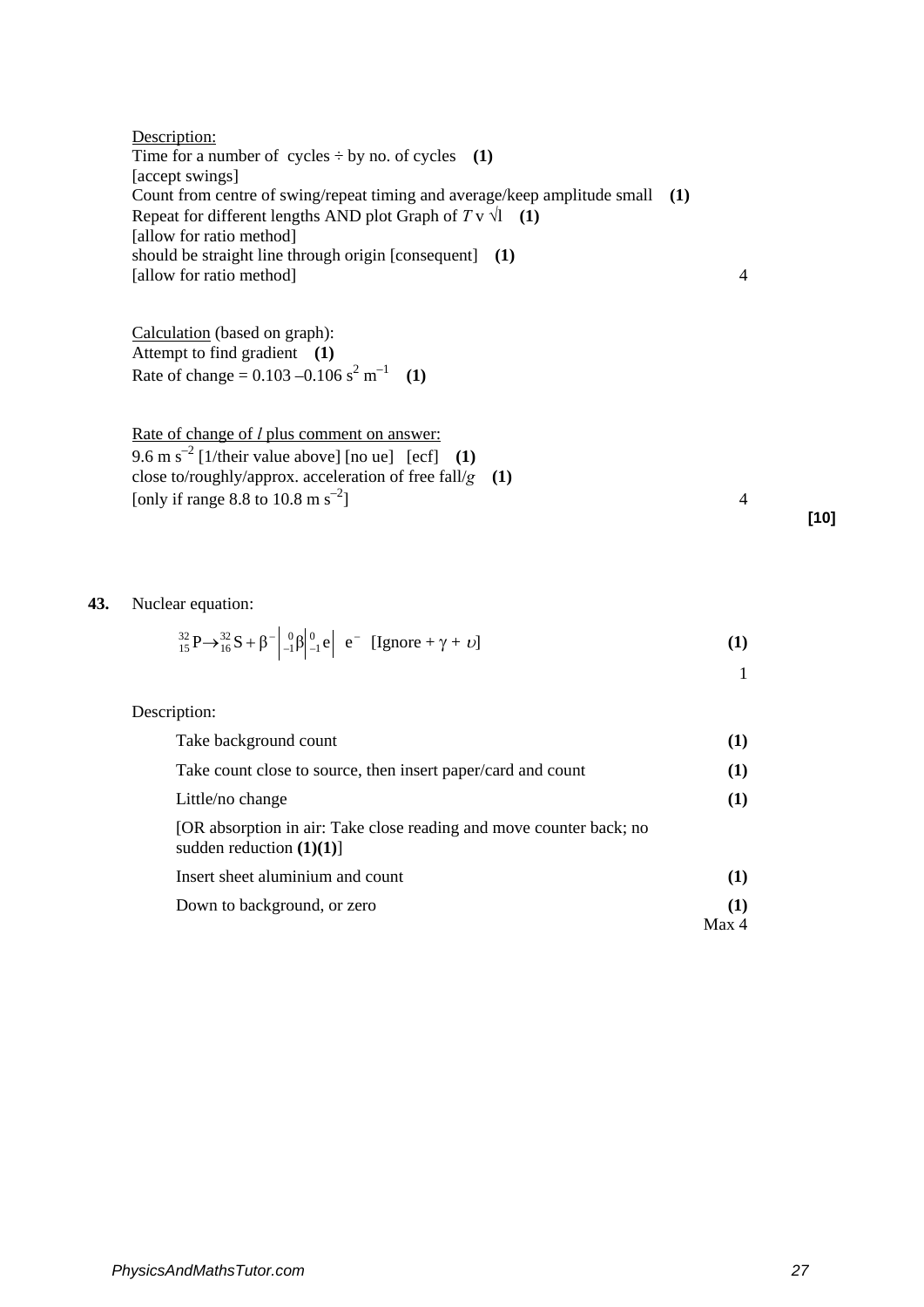

Explanation:

|     | 1  | $\beta^-$ decay involves a neutron $\rightarrow$ a proton Any two from:                         | (1)            |     |
|-----|----|-------------------------------------------------------------------------------------------------|----------------|-----|
|     |    | Any two from:                                                                                   |                |     |
|     | 2. | on the diagram this means $\downarrow^{-1}$ ( $+1$ / diagonal movement                          |                |     |
|     | 3. | so nuclide moves towards dotted line                                                            |                |     |
|     | 4. | decay means greater stability                                                                   | (1)(1)         |     |
|     |    | $[\beta^-$ in wrong region, (1) and (4) only available.                                         |                |     |
|     |    | Decay towards drawn $N = Z$ line 1 and 2 only available]                                        |                |     |
|     |    |                                                                                                 |                | [9] |
|     |    |                                                                                                 |                |     |
| 44. |    | Sources of background radiation:                                                                |                |     |
|     |    | Radioactive rocks/radon gas/cosmic rays or solar wind (1)                                       |                |     |
|     |    | Fall out/leaks from nuclear installations<br>named materials, e.g. uranium/granite/ $^{14}C(1)$ | $\overline{2}$ |     |
|     |    | Nuclear equation:                                                                               |                |     |
|     |    | $^{22}_{11}$ Na $\rightarrow$ $^{22}_{10}$ Ne + $^{0}_{+1}$ e [Accept $\beta$ ]                 |                |     |
|     |    | 22 and $0(1)$<br>10 and $+1$ OR 10 and 1 (1)                                                    |                |     |
|     |    | $20 - 26$ Na [NOT <sup>22</sup> Na] [Must have correct proton number, if given] (1)             | 3              |     |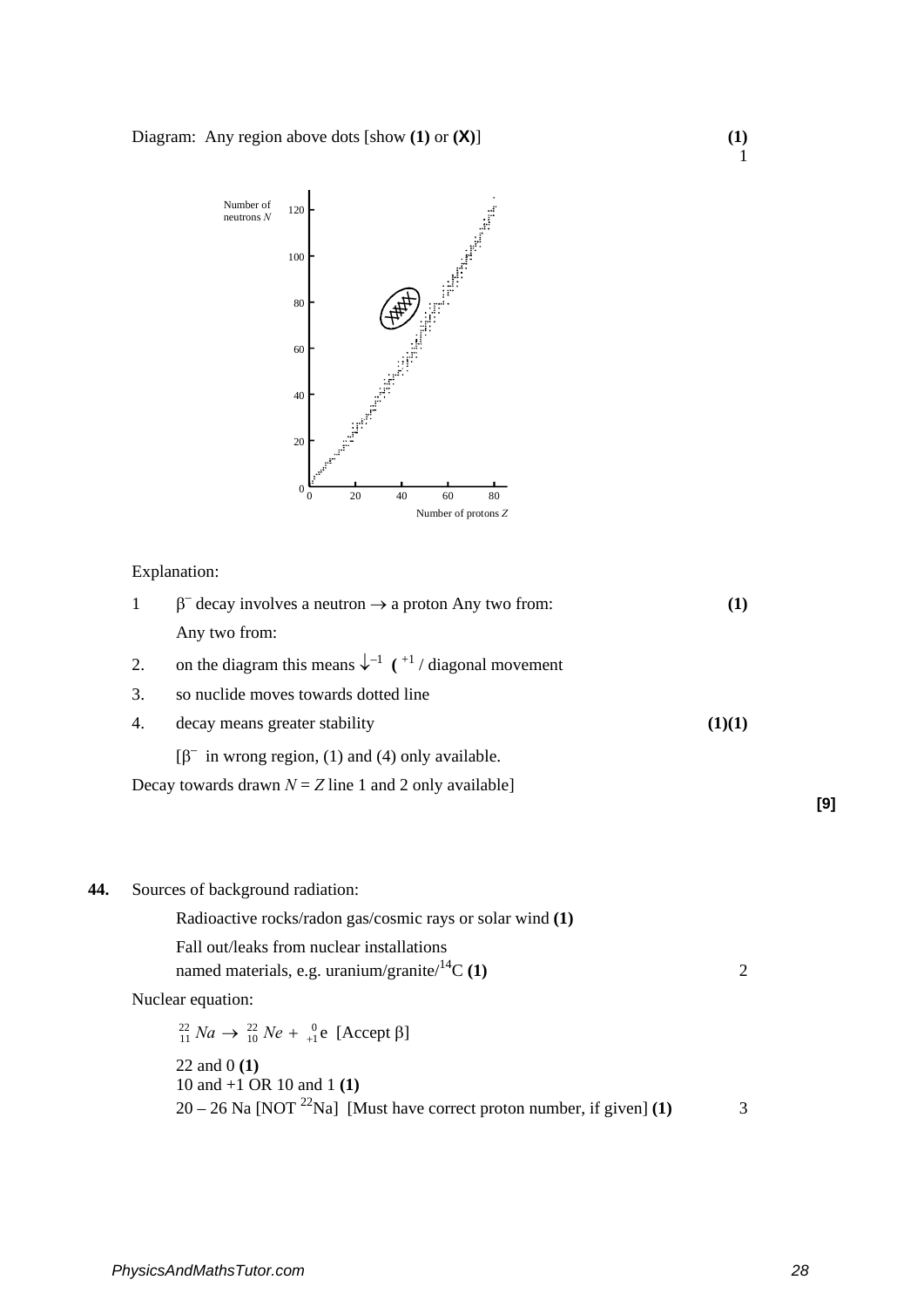Decay constant of sodium–22 in  $s^{-1}$ :

λ =0.69/2.6 [Ignore conversion to seconds] [Not 0.69/1.3] **(1)**

 $\lambda = 8.4 \times 10^{-9}$  [No unit, no e.c.f.] (1)

Number of nuclei:

| $2.5 = 8.4 \times 10^{-9}$ N (1)                                              |  |
|-------------------------------------------------------------------------------|--|
| $N = 3.0 \times 10^8$ (1)                                                     |  |
| Whether salt is heavily contaminated:                                         |  |
| (No.) This is a small number (compared to no. of atoms in a spoonful of salt) |  |
| OR.                                                                           |  |
|                                                                               |  |

| Rate $<$ background $(1)$ |      |
|---------------------------|------|
|                           | [10] |

**45.** Uranium correctly marked at (92, 142) **(1)**

| Beta decay:                                                                                   | SE at $45^{\circ}$ [One box] into the uranium (1) |  |  |
|-----------------------------------------------------------------------------------------------|---------------------------------------------------|--|--|
|                                                                                               | Alpha decay: Proton number down $2(1)$            |  |  |
| Neutron number down $2(1)$                                                                    |                                                   |  |  |
| [NB No arrows needed, but lines must be labelled appropriately; lines not essential if clear] |                                                   |  |  |

**46.** *N–Z* grid

| Sr at 38, 52 $(1)$                                                  |          |     |
|---------------------------------------------------------------------|----------|-----|
| Y at 39, 51 [e.c.f. Sr incorrect $\rightarrow$ 1 diagonal move] (1) |          |     |
| Rb at 37, 45 (1)                                                    |          |     |
| Decays by $\beta^+$ emission/positron/ $\alpha$ (1)                 | $\gamma$ |     |
|                                                                     |          | [4] |

**47.** How to determine background radiation level in laboratory:

| Source not present/source well away from GM tube $[> 1 \text{ m}]$ (1) |  |
|------------------------------------------------------------------------|--|
| Determine - count over a specific period of time                       |  |
| $> 1$ min OR repeats (1)                                               |  |

**[4]**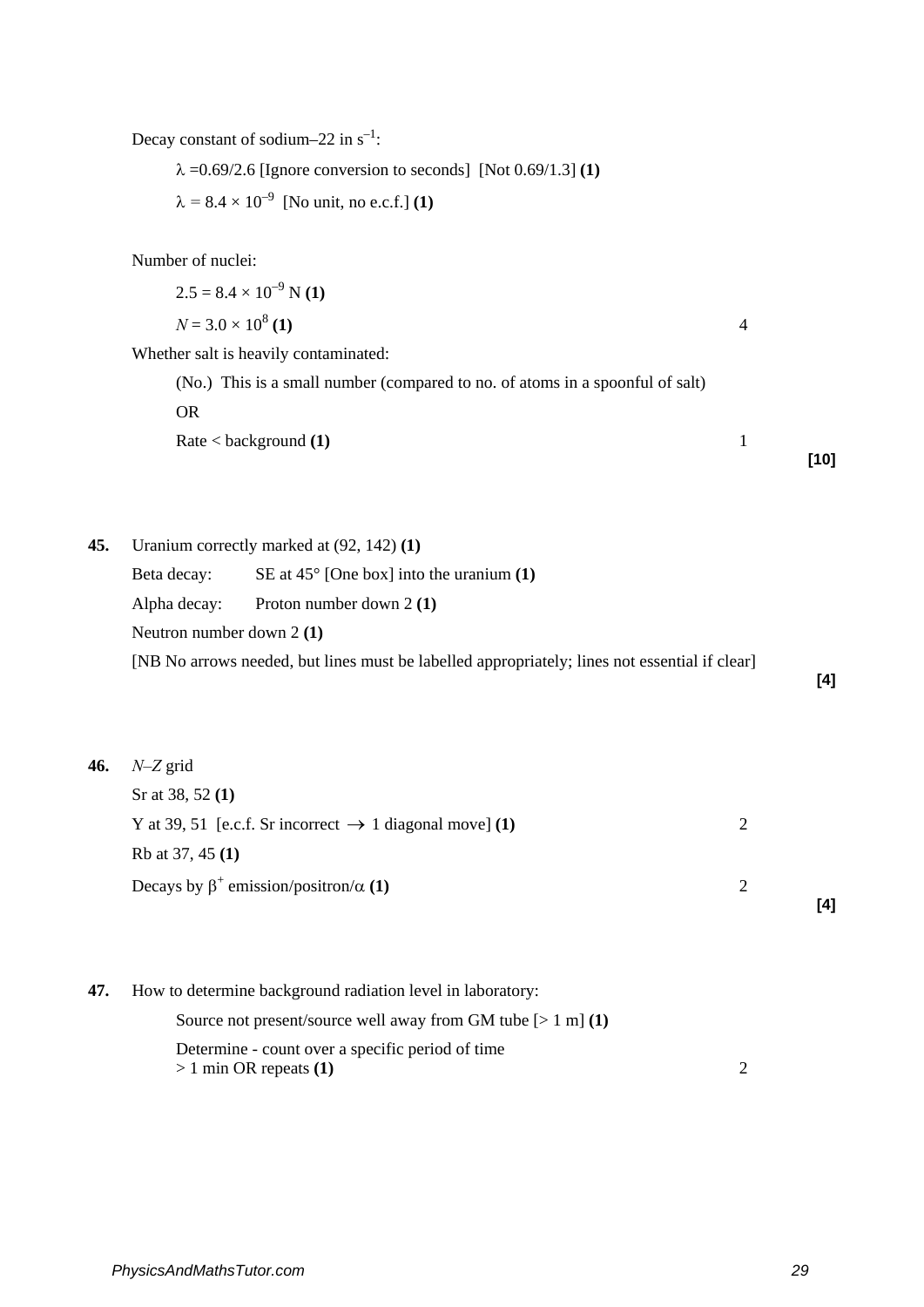|     | How student could confirm that sample was a pure beta emitter:                                                                                                         |                |     |
|-----|------------------------------------------------------------------------------------------------------------------------------------------------------------------------|----------------|-----|
|     | To demonstrate no $\gamma$ :                                                                                                                                           |                |     |
|     | A1 between tube and source: reading $\rightarrow$ 0 or background (1)                                                                                                  |                |     |
|     | No $\gamma$ / $\gamma$ not stopped by Al (1)                                                                                                                           |                |     |
|     | To demonstrate no $\alpha$ :                                                                                                                                           |                |     |
|     | GM moved from very close (or $\approx$ 1 cm) to source<br>to $\approx$ 10 cm: count rate does not drop (or no sudden drop) (1)                                         |                |     |
|     | No $\alpha$ / α stopped by a few cm air (1)                                                                                                                            |                |     |
|     | Clarity: Only available if at least 2 of above 4 marks<br>awarded. Use of bullet points acceptable. (1)                                                                | 5              | [7] |
|     |                                                                                                                                                                        |                |     |
| 48. | Half-life of radionuclide:<br>One value for half-life: $33 \rightarrow 36$ s<br>Repeat and average/evidence of two values (u.e.)                                       | $\overline{2}$ |     |
|     | Decay constant:                                                                                                                                                        |                |     |
|     | $\ln 2 \div$ their value for $t_{1/2}$ calculated correctly<br>$= (0.02) s^{-1}$ (u.e.)                                                                                | 1              |     |
|     | Rate of decay:                                                                                                                                                         |                |     |
|     | Tangent drawn at $N = 3.0 \times 10^{20}$<br>Attempt to find gradient, ignore "-" sign<br>$= 5.5 \rightarrow 6 \times 10^{18}$                                         |                |     |
|     | [or Use of $N = N_{oe}^{-\lambda t}$ , calculate $\lambda$ , or other graphical means]<br>[NB $6.25 \times 10^{18} = 0/3$ as use of coordinates]                       | 3              |     |
|     | Decay constant:                                                                                                                                                        |                |     |
|     | Substitute in $dN/dt = -\lambda N$<br>e.g. $6 \times 10^{18} = (-) \lambda \times 3 \times 10^{20}$ [their above]<br>$= (0.02)$ [their $\lambda$ correctly calculated] | $\overline{2}$ |     |
|     | Methods:                                                                                                                                                               | 1              |     |
|     | <i>Either</i> value chosen with a valid reason                                                                                                                         |                |     |
|     | 1 <sup>st</sup> because can take several and average<br>e.g.<br>1 <sup>st</sup> because difficult to draw tangent                                                      |                | [9] |
|     |                                                                                                                                                                        |                |     |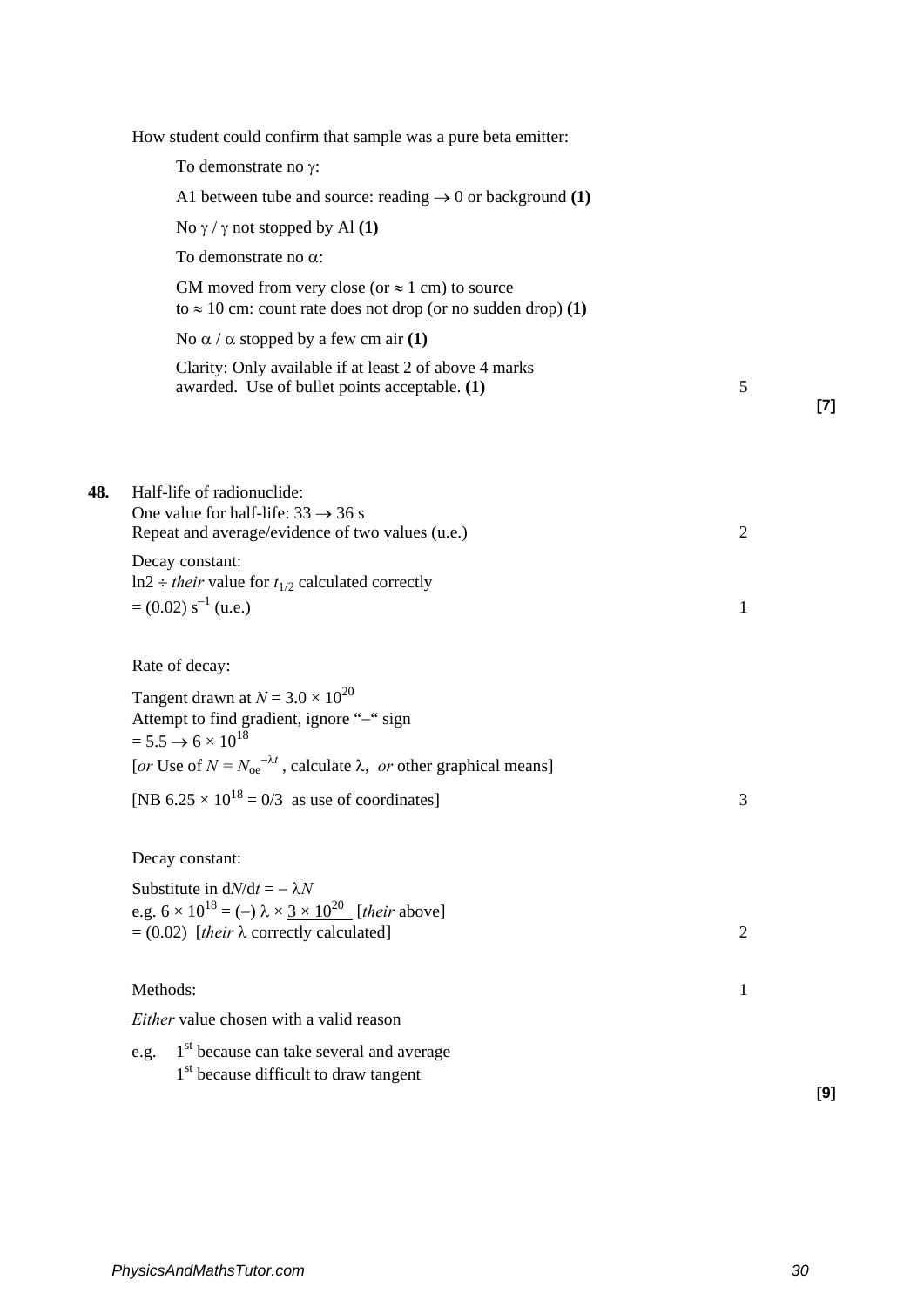**49.** Maximum acceleration of mass:

$$
a = (-) \omega^2 x \text{ with } x = 6.0 \text{ mm used or } a = (-)(2\pi f)^2 x
$$
  
\n
$$
\omega = \frac{2\pi}{3.2} \text{ or } f = \frac{2\pi}{3.2}
$$
  
\n
$$
= 23 \text{ mm s}^{-2} \text{ [u.e.]}
$$

Graph:



Straight line Negative gradient 4 quadrants: line through 0,0 Line stops at 6, 0.023 [e.c.f. *x, a*] 4

Reason why mass may not oscillated with simple harmonic motion: *F* not proportional to *x or a* not proportional to *x*  Spring past elastic limit: *K* not constant: spring may swing as well as bounce. Other possibilities, but not air resistance, energy losses 2

**[9]**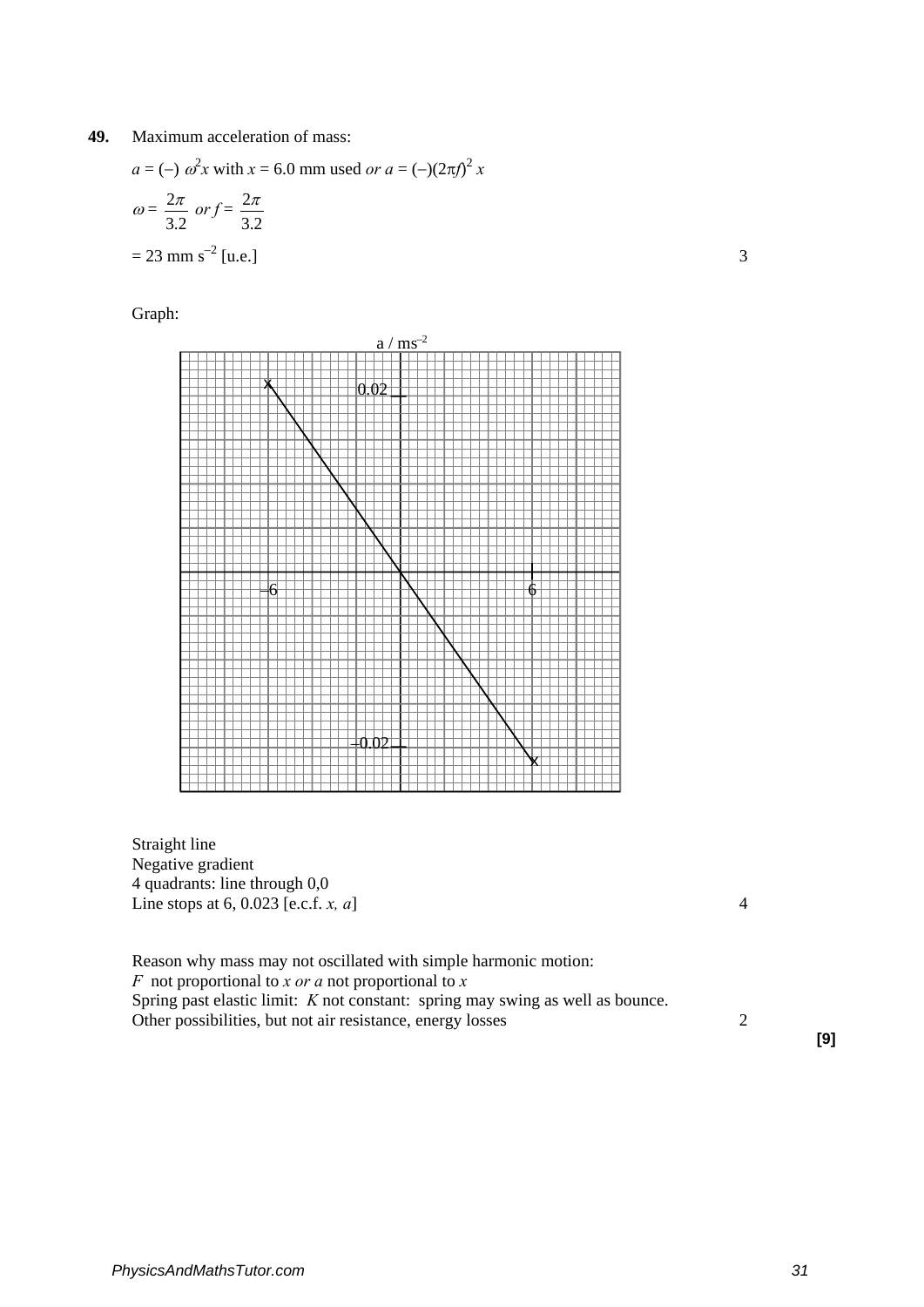- **50.** (i) Reference to (individual) nuclei/atoms/particles Each has a chance of decay/cannot predict which/when will decay 2 (ii) Use of  $\lambda t_{1/2} = \ln 2$  $\rightarrow \lambda = \ln 2 \div 600 \text{ s} = 1.16/1.2 \times 10^{-3} \text{ s}^{-1}$ ∴  $A = (1.16 \times 10^{-3} \text{ s}^{-1}) (2.5 \times 10^{5})$  [Ignore minus sign]  $= 288/290 \text{ Bq/s}^{-1}$  [c.a.o.] [Not Hz] [17 300 min<sup>-1</sup>] (iii)  $\frac{13}{7}N \to \frac{0}{1}e/\frac{0}{1}\beta + \frac{13}{6}C/X + v_e$ ) [N/O/C/X] [e.c.f.  $\beta^-$ ]  $\left[\beta^{\dagger}$  on left, max 1/2] 5 **[7]**
- **51.** Type of radioactive decay α-decay

Nuclear equation for decay

$$
147\times143\,Y+4\,\alpha\,/\,4\,HE \\ \text{62} \quad \text{60}
$$

[1 mark for letters, 1 mark for numbers]

Addition of arrow to diagram



Point P on diagram

**[5]**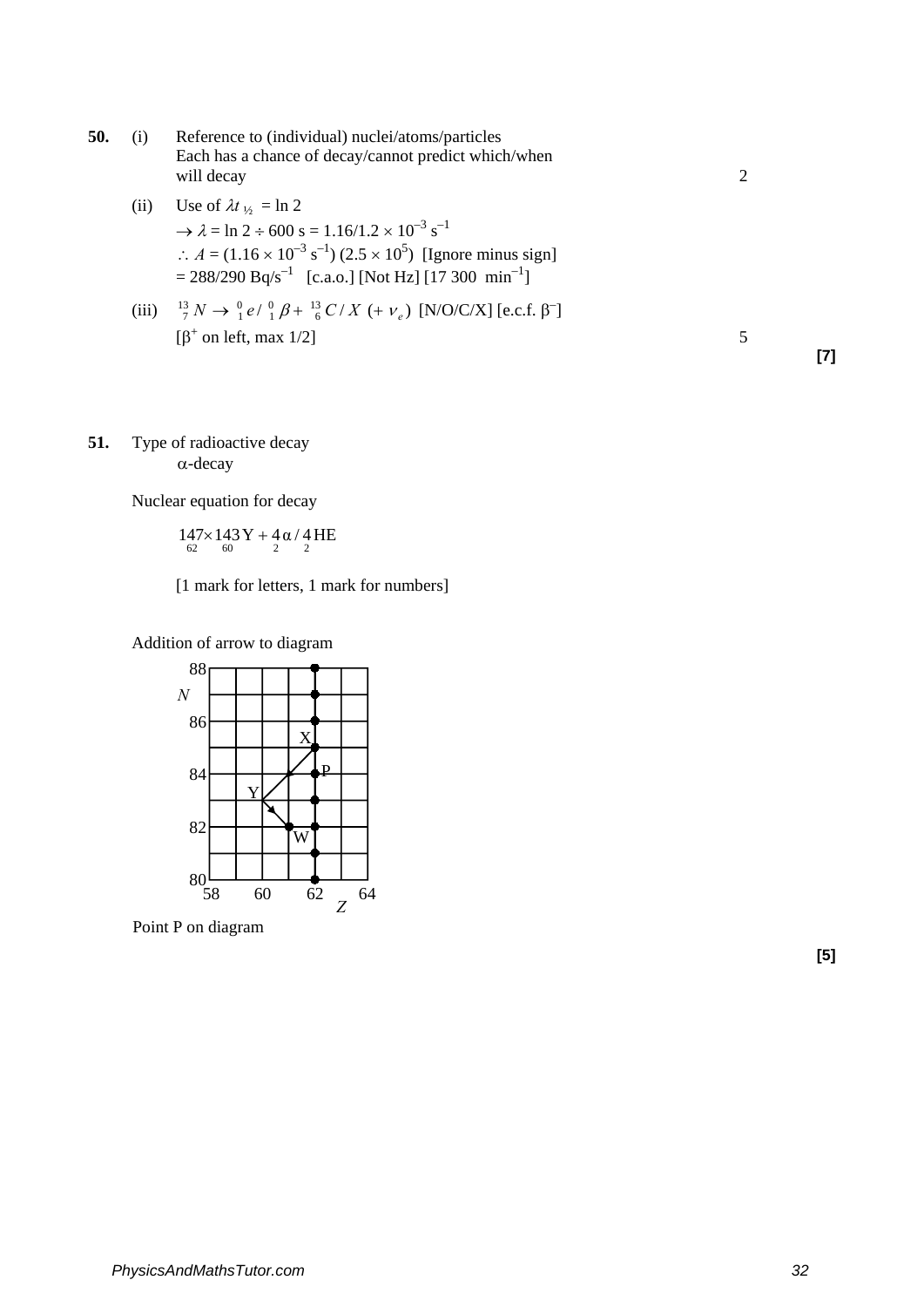**52.** Design of experiment to find what types of radiation are emitted:

Soil in container with opening facing detector

Take background count /or shield apparatus

With detector close to soil, insert paper

*or* take close reading then at,  $\approx +5$  cm; count rate reduced so  $\alpha$  present

Insert aluminium foil: further reduction ∴β present

Insert lead sheet: count rate still above background *or* count rate reduced to zero,∴ Y present.

*or,* if no count after aluminium foil, no ϒ

*or,* if count rate above background with *thick* aluminium, then ϒ present

### **53.** Sketch of two graphs:







Linear through 0,0 Negative gradient 4

Amplitude of tide  $= 3.1$  m Next mid-tide at 12.00 (noon) Next low tide at  $15.00(3 \text{ pm})$  3 **[5]**